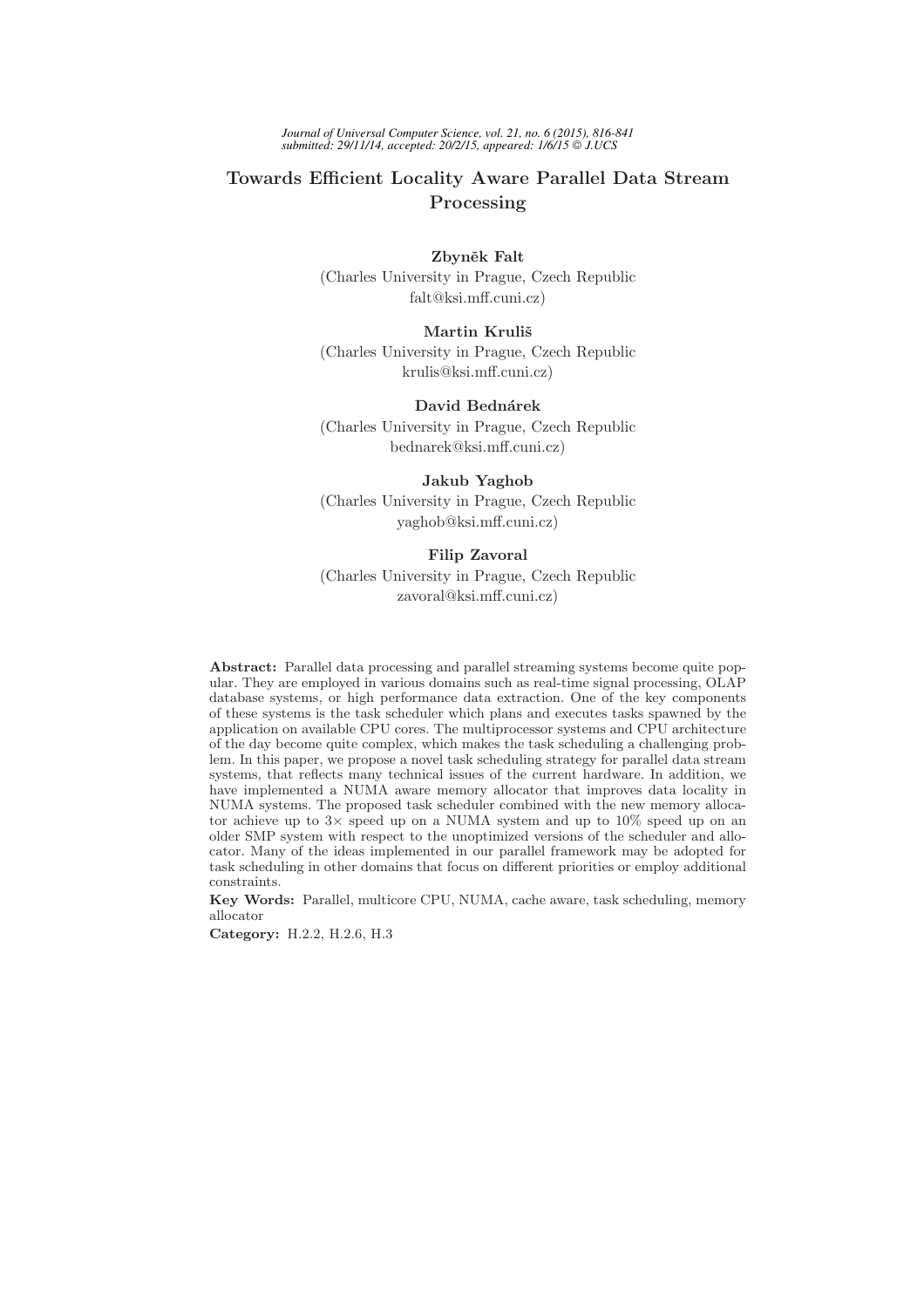# 1 Introduction

Parallel processing is becoming increasingly important in high performance systems, since the hardware architectures have embraced concurrent execution to increase their computational power. Unfortunately, parallel programming is much more difficult and error prone, since the programmers are used to think and express their intentions in sequential manner. Many different paradigms and concepts have been devised to simplify the design of concurrent processing.

In this paper, we focus on systems decomposed into processing stages connected by streams of data. This kind of decomposition naturally appears in data stream processing where the data are generated in real-time and realtime response is also required. Nevertheless, systems without real-time demands like database systems (OLAP in particular) may be decomposed similarly. Furthermore, many parallel frameworks offer design patterns based on pipelines or streams.

An application that employs stream-based decomposition is usually expressed as an oriented graph (in database systems usually denoted as execution plan), where the vertices are processing stages (also called operators, filters, or kernels) that process the data and the edges prescribe how the data are passed on between these stages. From the parallel computing point of view, the main advantage is that the stages may be executed concurrently even if each stage contains strictly serial code. Furthermore, individual operators may often be rewritten into subnetworks of operators acting on partitioned data. This approach moves the parallelization effort from the programming level to the plan-design level, which is usually more intelligible and manageable. On the other hand, the programmer loses the immediate control over the execution strategy and the performance of the parallel execution is determined mainly by the quality of the key runtime components, such as the task scheduler or the memory allocator.

One of the systems that implements this idea is Bobox [Bednárek et al., 2009]. Bobox was mainly designed to process OLAP queries on structured and semistructured data effectively [Bedn´arek et al., 2009]. It currently supports SPARQL query language [Prud'Hommeaux et al., 2006] and partially XQuery language [Boag et al., 2002] and TriQuery language [Bednárek and Dokulil, 2010]. One of the most challenging problems of this system is to effectively and efficiently plan and execute the work of the operators on the available CPU cores.

In this paper, we propose a novel locality aware task scheduling strategy (called LAS) for data streaming systems. This strategy incorporates important hardware factors such as cache hierarchies and nonuniform memory architectures (NUMA). We have implemented this strategy in the Bobox task scheduler and achieved significant speedup on modern host systems. In order to design fully locality aware system, our scheduler is accompanied by NUMA aware memory allocator which manages virtually all data that are processed by Bobox. Al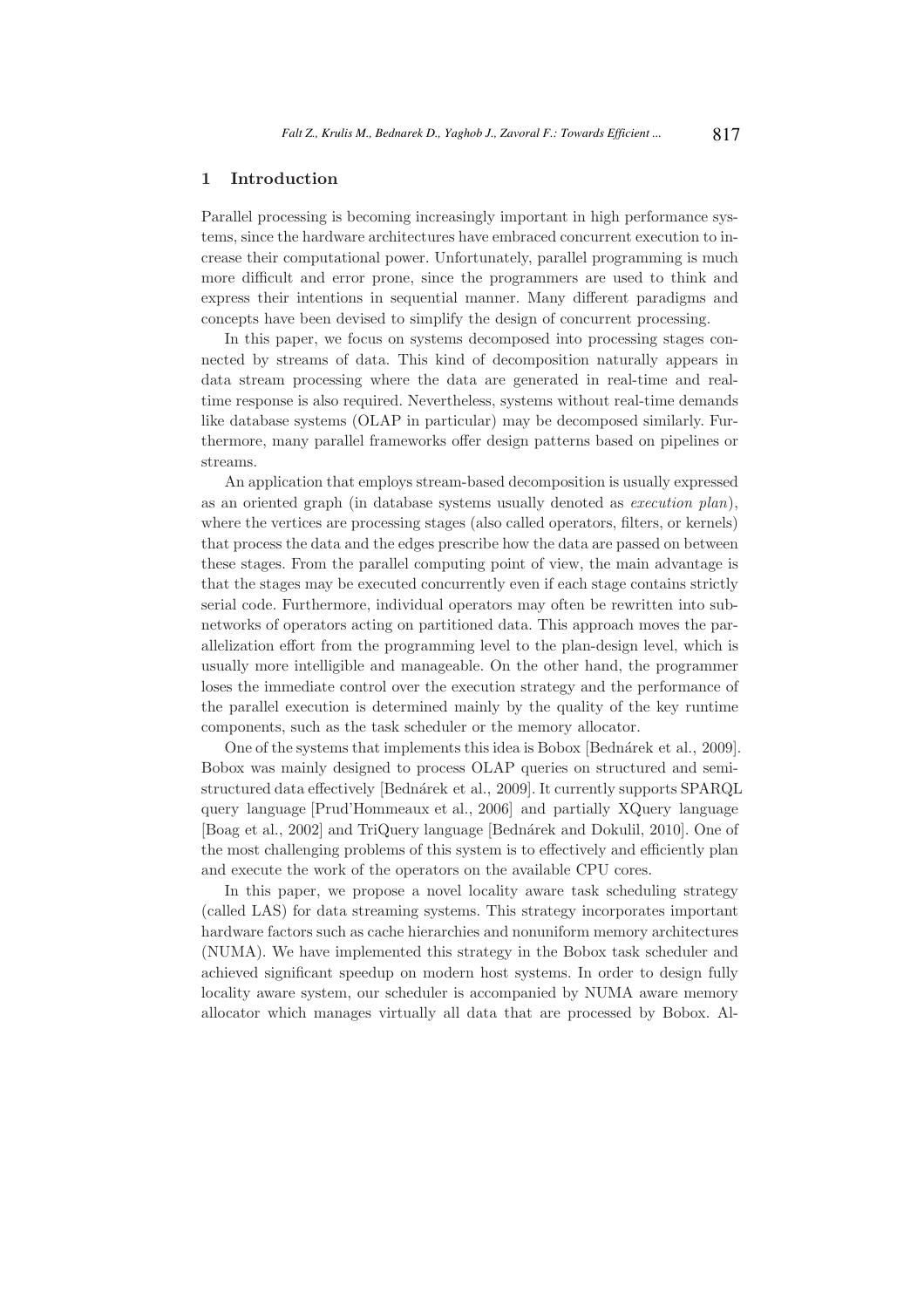though our performance analysis was conducted using Bobox, the scheduler and the memory allocator can be easily adopted for other streaming systems as well.

The paper is organized as follows. Section 2 revise the most important facts regarding state-of-the-art CPU architectures and NUMA systems. The related work is revised in Section 3. Our locality aware scheduler is described in Section 4 and the memory allocator is described in Section 5. Section 6 presents the experimental results that evaluate the benefits of our innovations. Section 7 concludes the paper.

# 2 CPU Fundamentals and Task Scheduling

In this section, we revise fundamental facts regarding the architectures of modern multicore CPUs and NUMA systems. We also put these facts in the perspective of task scheduling and memory management employed in parallel data processing systems.

# 2.1 CPU Architecture

The CPU architectures became rather complex in the past few decades. We will focus solely on the properties which directly affect the parallel execution of tasks that cooperate via shared memory. A generic schema of a modern multicore CPU is presented in Figure 1.



Figure 1: A generic schema of multicore CPU

A mainstream CPU comprises several physical cores which are equivalent and quite independent. These cores usually share only the memory controller and sometimes certain levels of cache. The physical cores are often divided into two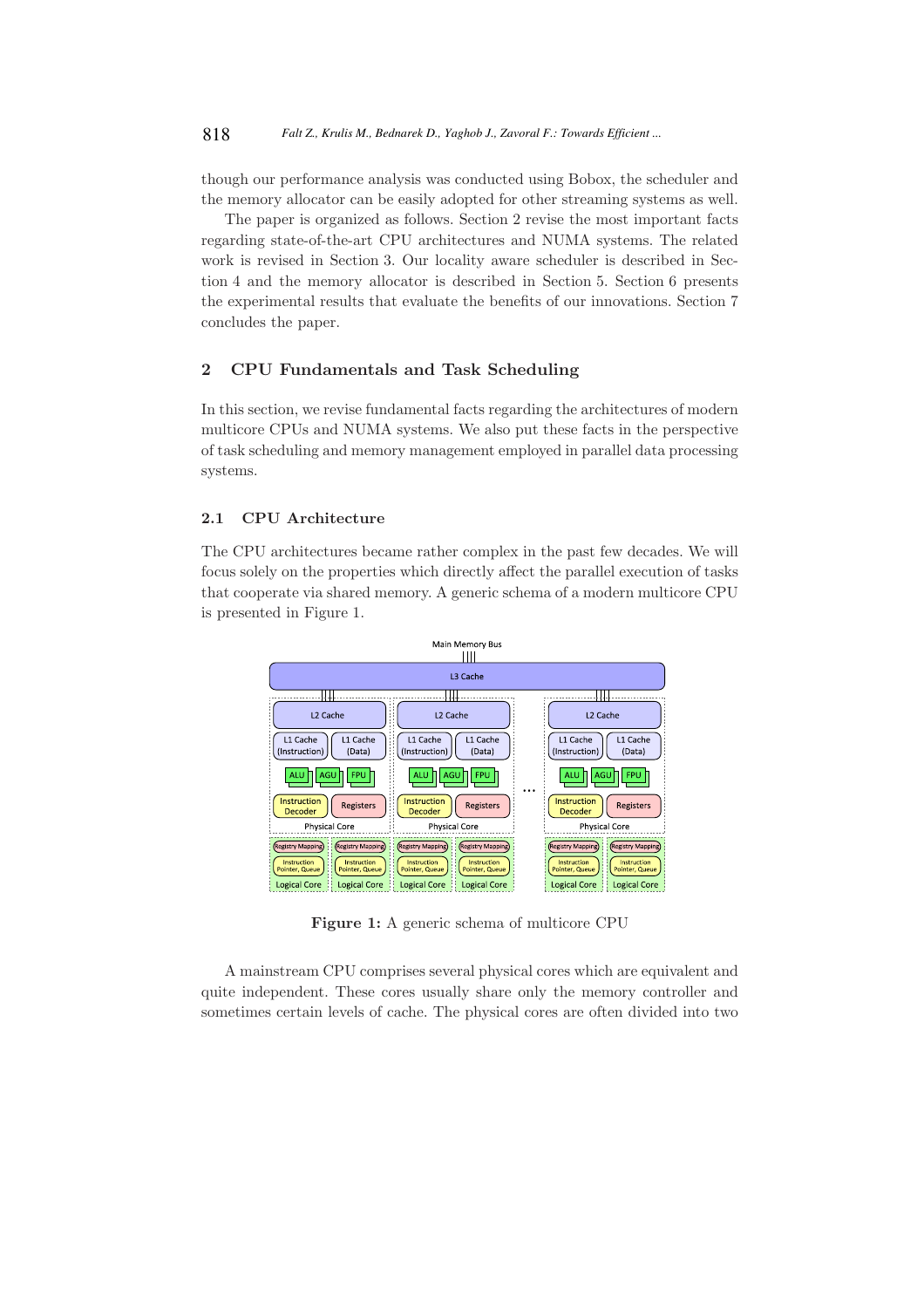or more logical cores by means of Hyper-threading (Intel) or Dual-core modules (AMD) technology. The logical cores share most of the units of the physical core, but they can make a better use of these units as they are rarely utilized all simultaneously by one sequence of instructions. In the remainder of the paper, we will use the term CPU core to denote logical core – i.e., the computational frontend of the CPU which processes one stream of instructions.

Current CPU cores can process data in much higher speeds than what can current DRAM chips accommodate. Therefore, a large portion of the processor chip is dedicated to the memory cache. Most of the present architectures employ three levels of cache (designated L1, L2, and L3), where L1 is the smallest and closest to computational units and L3 is the largest and slowest. In sequential processing, an algorithm can benefit from the processor caches when it exhibits a locality of reference – i.e., when it repeatedly access the same data or data that are close by in the memory space.

In parallel processing, the effect of the cache is twofold. On one hand, the cache becomes even more important as the combined instruction processing speed of the entire CPU is basically the sum of speeds of individual cores. On the other hand, the caches are usually shared by some of the cores (logical cores usually share the L1 cache of their physical core and physical cores often share the L3 cache of the whole CPU). As a result, the overall performance of an algorithm is not only affected by it data access pattern (e.g., whether it follows the locality of reference), but also by scheduling details such as whether two threads reading the same data run on CPU cores that do or do not share some level of cache.

#### 2.2 Multiprocessor Systems

Multiprocessor (multi-socket) configurations combine several CPUs into one system. CPUs which do not have integrated memory controllers are usually connected in a similar way as the physical cores in the CPU die. This configuration is called symmetric multiprocessing (SMP). Multiprocessor systems, where the CPUs have the memory controllers integrated, are usually organized in nonuniform memory architecture (NUMA). In case of NUMA, each CPU manages part of the system memory, whilst the memory is shared among all processors in the system. The architecture is so called nonuniform, since the latency and the bandwidth of the host memory is not uniform over the whole address range. When a process accesses some data, the latency of such operation depends on the distance between the core where the process runs and the physical memory module where the data reside.

NUMA systems often suffer from first-touch memory allocation strategy and NUMA-unaware scheduling algorithms [Bailey, 2007, Lameter et al., 2013]. The first-touch physical memory allocation assigns physical memory frames to virtual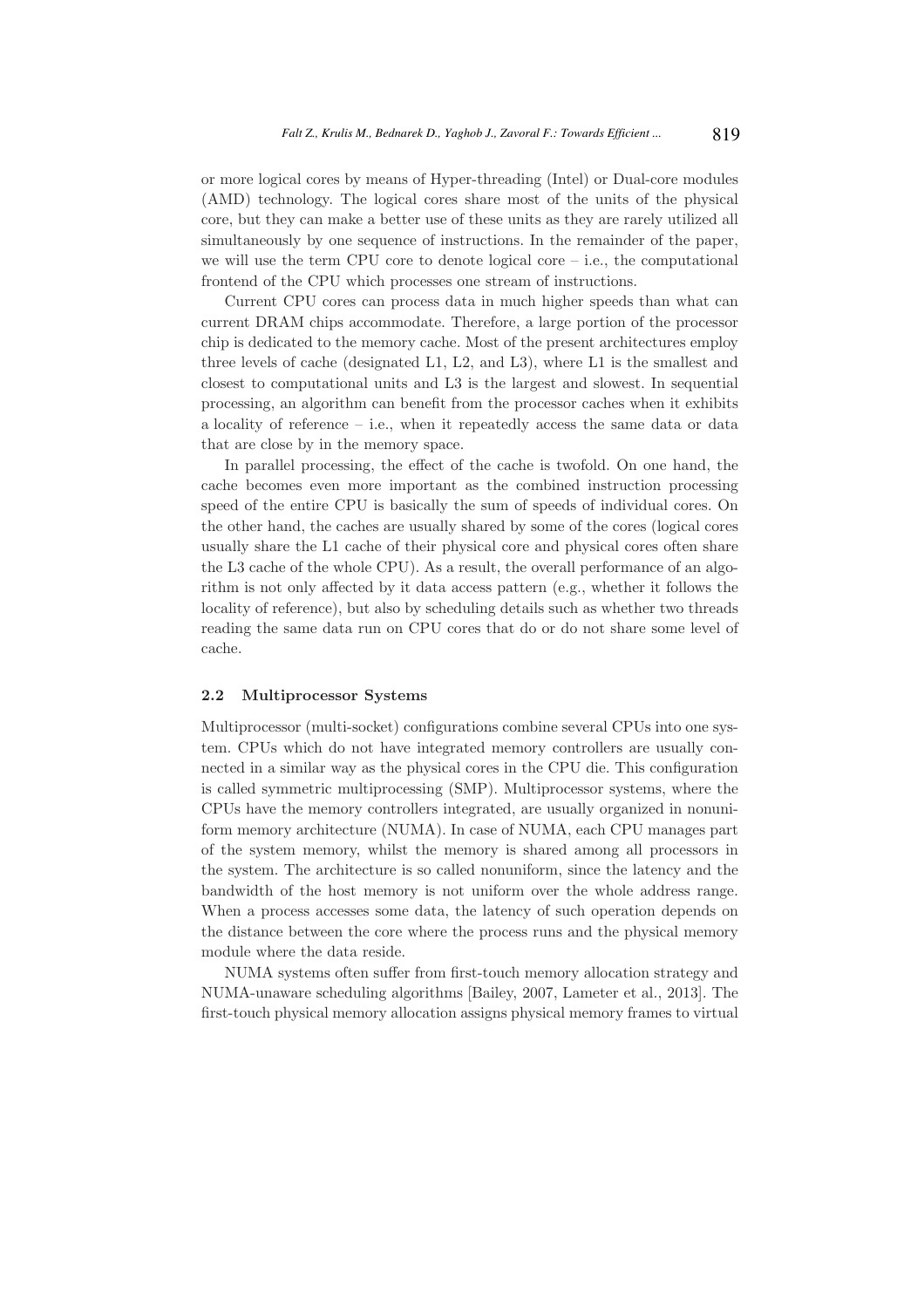memory pages based on which NUMA node accesses the pages first. Unfortunately, this approach is based on an assumption that the computing thread that first accessed the memory will dwell on the same NUMA node and the allocated memory will be used primarily by that thread. However, the scheduler of the operating system may eventually decide to move the thread to another processor core on a different NUMA node to maintain the balance of the workload. In such case, the process will access all its allocated memory remotely by issuing internode transactions, which require data routing and which use interprocessor communication buses that have lower throughput than DRAM buses.

The described problem expresses itself more severely in case of multithreaded applications. A multithreaded application usually allocates memory in one thread (e.g., the main thread) and access the memory from multiple threads that cooperate on the same problem. If the application creates as many threads as there are logical CPU cores available in the system (which is typical behavior of most parallel frameworks [Jung, 2012, Chandra, 2001]), the threads will occupy NUMA nodes evenly, thus many of them will need to access the memory of different nodes, even if the scheduler maintains strict thread-to-core affinity.



Figure 2: Examples of 2-way, 4-way, and 8-way NUMA configurations

Examples of NUMA configurations are presented in Figure 2. The topology of the processors in a NUMA system forms another level of hierarchy, which is similar to the hierarchy of the internal CPU cores based on the cache sharing. The latency of the memory is determined by the length of the shortest path between the node that access the data and the node, where the data are stored. CPU cores that share the same memory node are closest from the NUMA perspective, cores from neighboring NUMA nodes are considered to be one step further, and so on.

This hierarchy plays significant role in task planning. Related or cooperating tasks should be scheduled on cores that are near, since they will likely benefit from having the data in the same memory node or even in the same cache. Completely independent tasks should be scheduled on different NUMA nodes, so they can keep their intermediate data in different memory nodes and utilize the whole capacity of separate caches.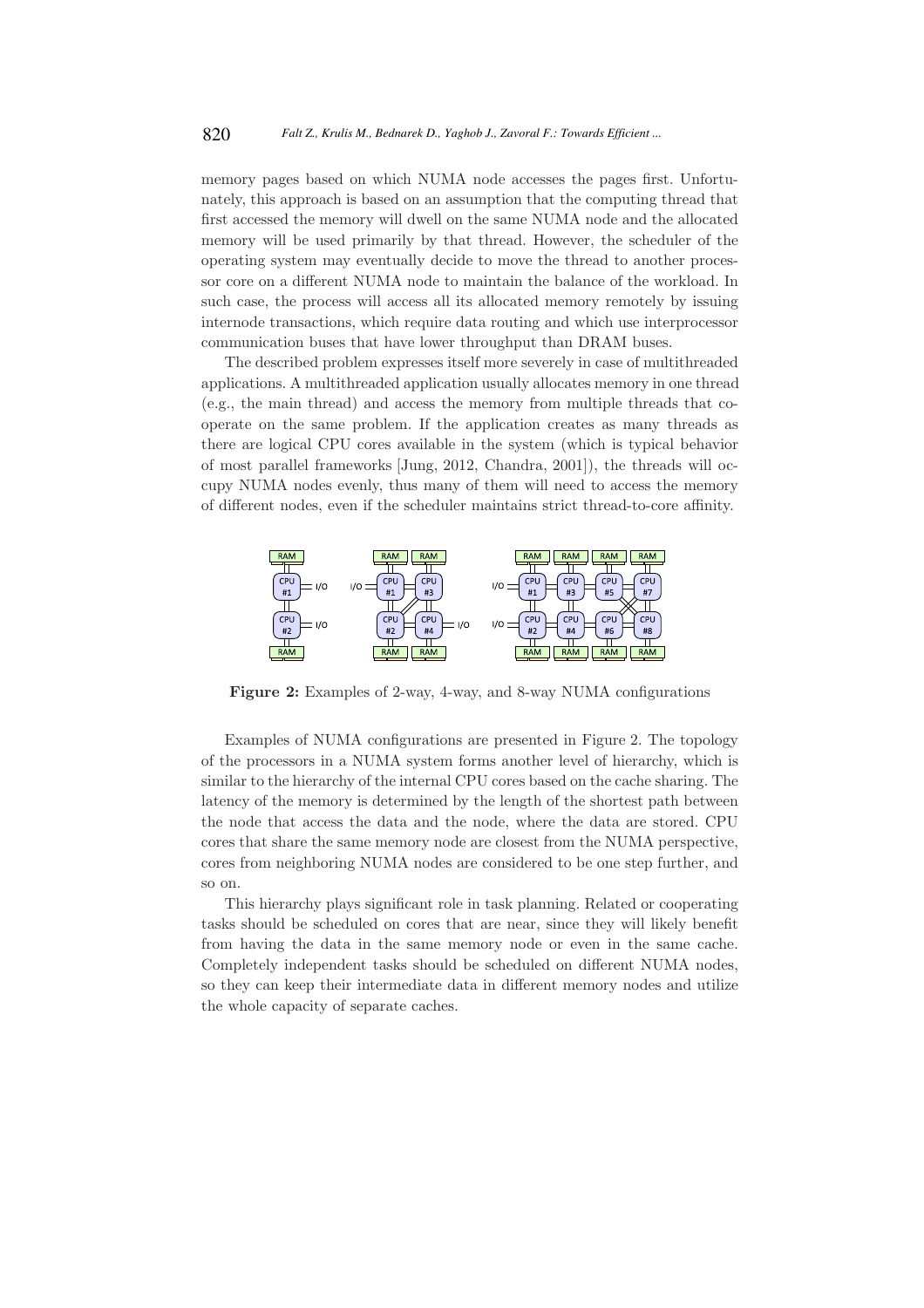#### 2.3 Task Scheduling

In order to achieve parallelism on modern CPUs, the work needs to be divided into portions that can be processed concurrently. Traditional division into threads is too coarse and tedious, hence most of the parallel systems deal with tasks. The task comprises both the input data and the procedure that process the data. The results of a task can either replace the input data (in-place modifications) or they can be stored in newly allocated buffer. Tasks are scheduled and processed by available CPU cores. It has been established [Reinders, 2007] that the tasks can be effectively employed in the implementation of more complex parallel patterns such as parallel loops, reduction, pipeline, or data stream processing.

In this work, we focus solely on systems where the tasks are generated dynamically by other tasks or by external events (e.g., user requests). Such systems must employ dynamic scheduling, which can cope with the ever changing situation. The dynamic scheduler manages the tasks which are ready to run and decides when to assign them to the CPU cores as they become available.

Furthermore, task schedulers often employ some form of restrictions for implicit synchronization like task dependencies. When a task is spawned, it may not be ready to execute immediately. In such case, the task scheduler needs to manage waiting tasks along with the ready tasks. When a waiting task conditions for execution are met, the scheduler change its state to ready and eventually assigns it to an available CPU core. However, we are focusing on highly data-driven parallel systems, which do not use the waiting tasks, but the tasks are spawned, when they are ready to be executed. Henceforth, we use the term task spawning for introducing ready tasks to the scheduler.

# 3 Related Work

#### 3.1 Task Scheduling

As modern CPU architectures became quite complex, optimizing the performance of applications through elaborate task scheduling strategies is a challenging task and a very hot topic in current research. The fact that finding an optimal scheduling plan is a NP-hard problem causes that all scheduling strategies attempts to find a suboptimal solution using heuristics and approximation techniques [Sinnen, 2007].

In the streaming systems, there are several aspects of task scheduling optimization, such as memory usage [Babcock et al., 2004], efficient cache utilization [Cieslewicz et al., 2009], response time, throughput, or their mutual combinations [Jiang and Chakravarthy, 2004, Safaei and Haghjoo, 2010].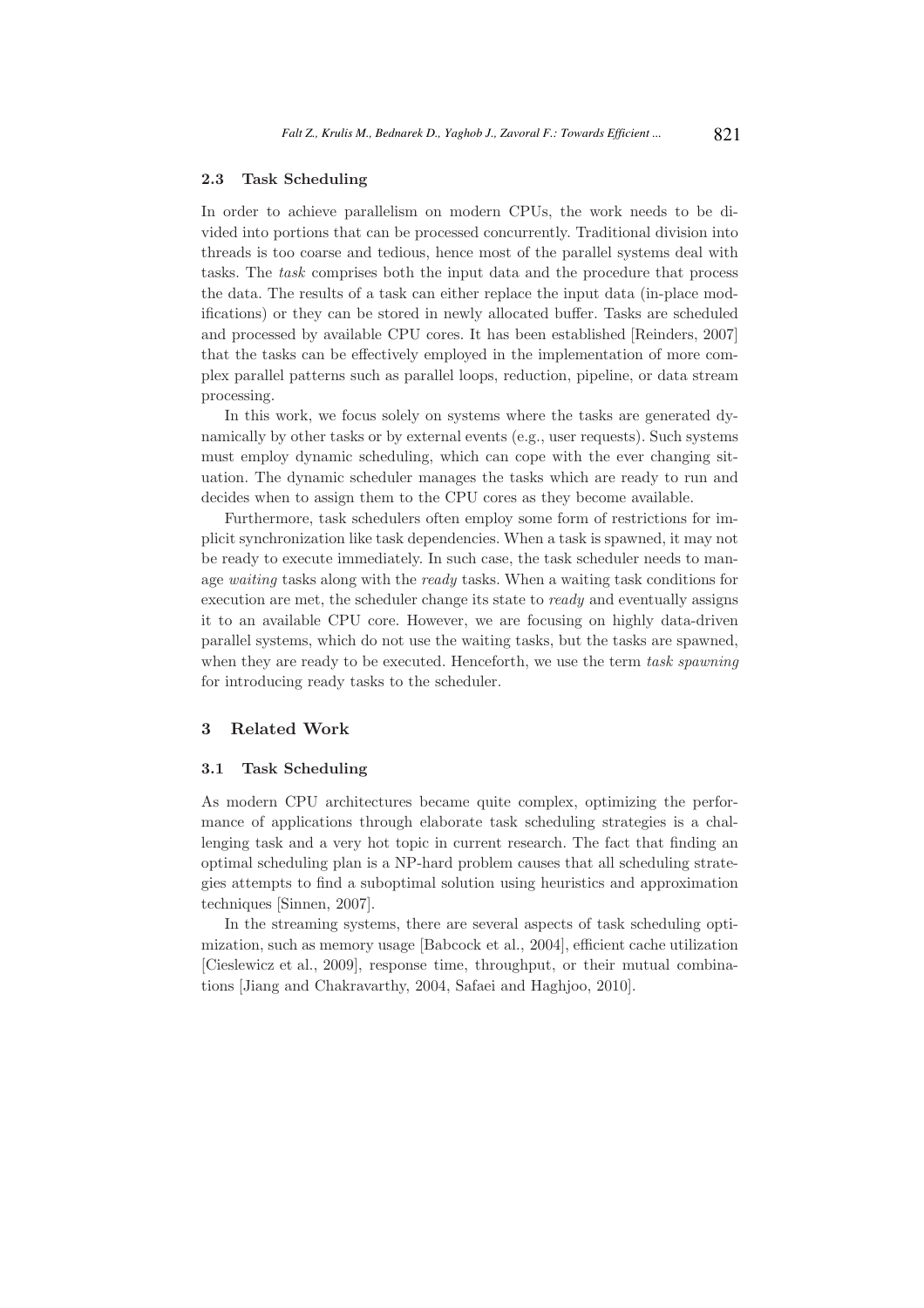In this work, we relaxed many aspects and just tried to maximize data locality in order to increase the performance of the system. This allowed us to adopt techniques used in non-streaming systems. Our previous work [Bednárek et al., 2013] was the first step towards this goal. We showed that the data flow awareness (i.e., using immediate and deferred tasks) in streaming systems increase the data locality; however, the scheduling algorithm lacked the support of NUMA and nontrivial SMP systems.

Some of these issues were solved in several works, e.g., in popular parallel frameworks such as OpenMP [Duran et al., 2008, Broquedis et al., 2009] or Intel Threading Building Blocks [Kukanov and Voss, 2007, Jung, 2012]. The classification of tasks to immediate and deferred type improves the chance that the threads are working with data that are hot in the cache. However, it has been also established that the bottleneck of the system is the task stealing when the tasks are stolen from randomly chosen threads. Hence, we have addressed this issue in our work.

The task stealing optimization is researched thoroughly in the work of Chen et. al. [Chen et al., 2011, Chen et al., 2012]. In fact, the algorithm CATS/CAB from this work is similar to our LAS algorithm described in Section 4; however, there are several important differences between these two algorithms. LAS partitions physical processors more precisely according to the structure of shared caches, whilst CATS/CAB creates always one group per physical processor (socket). Furthermore, LAS algorithm for task stealing within a group also considers the cache hierarchy, which is beneficial when the cores in one group share more than the last level of cache. Additionally, the LAS sets affinity of threads together for the whole group. This has two advantages: First, we can freely add and remove threads to the thread pool which enables support of I/O operations [Kruliš et al., 2013]. Second, this strategy copes better with Hyper-Threading Technology, since it does not restrict the operating system from its own load balancing strategy [Pirasteh et al., 2015]. Finally, we optimize the situation when the system processes multiple independent requests, such as individual database queries.

#### 3.2 Scalable Memory Allocation

Current memory allocators for multiprocessor systems should provide the following features if they are to excel in the terms of efficiency and performance:

- Speed: Allocator should exhibit good performance both in single threaded and in multi-threaded environment.
- Scalability: The performance of the allocator should scale (linearly) with the number of processors.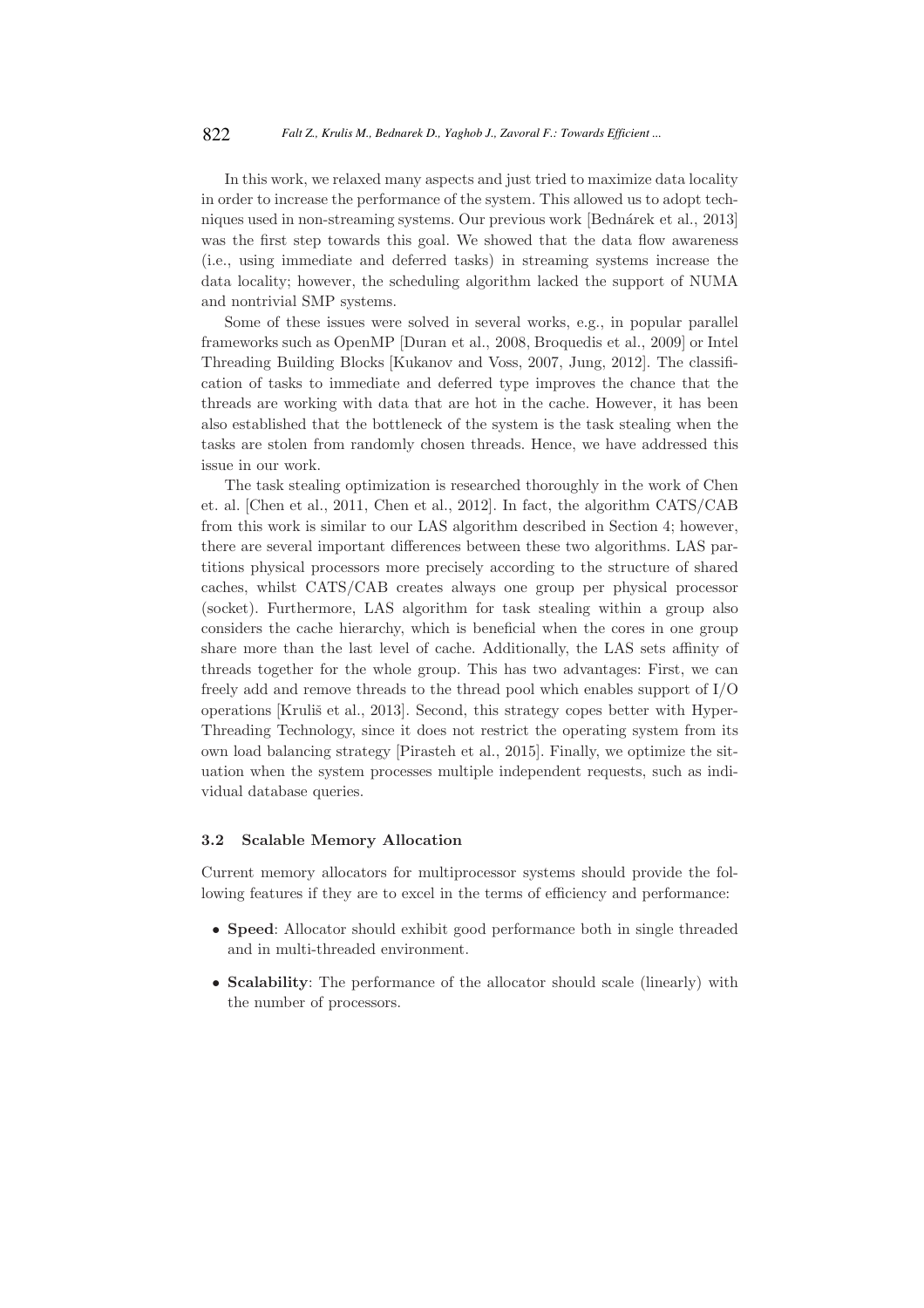- False sharing avoidance: The allocator should not introduce false sharing of cache lines.
- Low fragmentation: The allocator should minimize its memory overhead. In other words, the allocator should optimize the ratio between the amount of memory claimed from the operating system and the amount of memory provided to the application.

Hoard [Berger et al., 2000] is one of the first and one of the most famous memory allocators for shared-memory systems. Hoard addresses all the requirements postulated above. It uses private per-processor private heap and one global heap. The memory of the operating system is claimed in chunks of the same size (which is a multiple of the system page size) called superblocks. Each superblock is an array of regular blocks and it maintains a list of its blocks that are still unallocated. The list is operated as a LIFO stack to improve cache reusability.

Memory allocations are served from the private heap. The allocator tries to accomodate a request by fetching a block from the most occupied superblock, which still has sufficient free space. The global heap is used only as a cache for unused superblocks. When a private heap could accomodate a request by its internal superblocks, it tries to claim a superblock from the global heap. If the global heap is empty, a new superblock is allocated from the operating system. When a private heap releases a superblock, it is returned back to the global heap.

Many scalable allocators based on techniques of Hoard has been developed, such as Google Thread-Caching Malloc [Google, 2014], ptmalloc [Jung, 2011], TLSF allocator [Masmano et al., 2004], or Miser [Tannenbaum, 2014]. Although these allocators try to optimize some particular scenarios, an experimental study [Ferreira et al., 2011] indicates that these optimizations do not significantly outperform Hoard in general. The Bobox allocator presented in our work is also based on the general ideas of the Hoard allocator. However, our objective is not to improve Hoard, but rather to utilize proven memory scheduling algorithm, which can be adopted for NUMA architectures and used along with our task scheduler.

The creators of the MAMA system [Kahan and Konecny, 2006] demonstrated that the superblock approach has unacceptable memory overhead when the number of cores reaches the order of thousands (like in Cray's MTA). The MAMA system successfully reduced these demands and achieved linear space complexity and logarithmic time complexity with respect to the number of cores.

There are also different types of memory allocators that target different environments. For instance, McRT-Malloc [Hudson et al., 2006] targets transactional memory, Myrmics [Lyberis et al., 2013] optimizes Global Address Space runtime system, whereas X-malloc [Huang et al., 2010] aims for GPU/SIMD en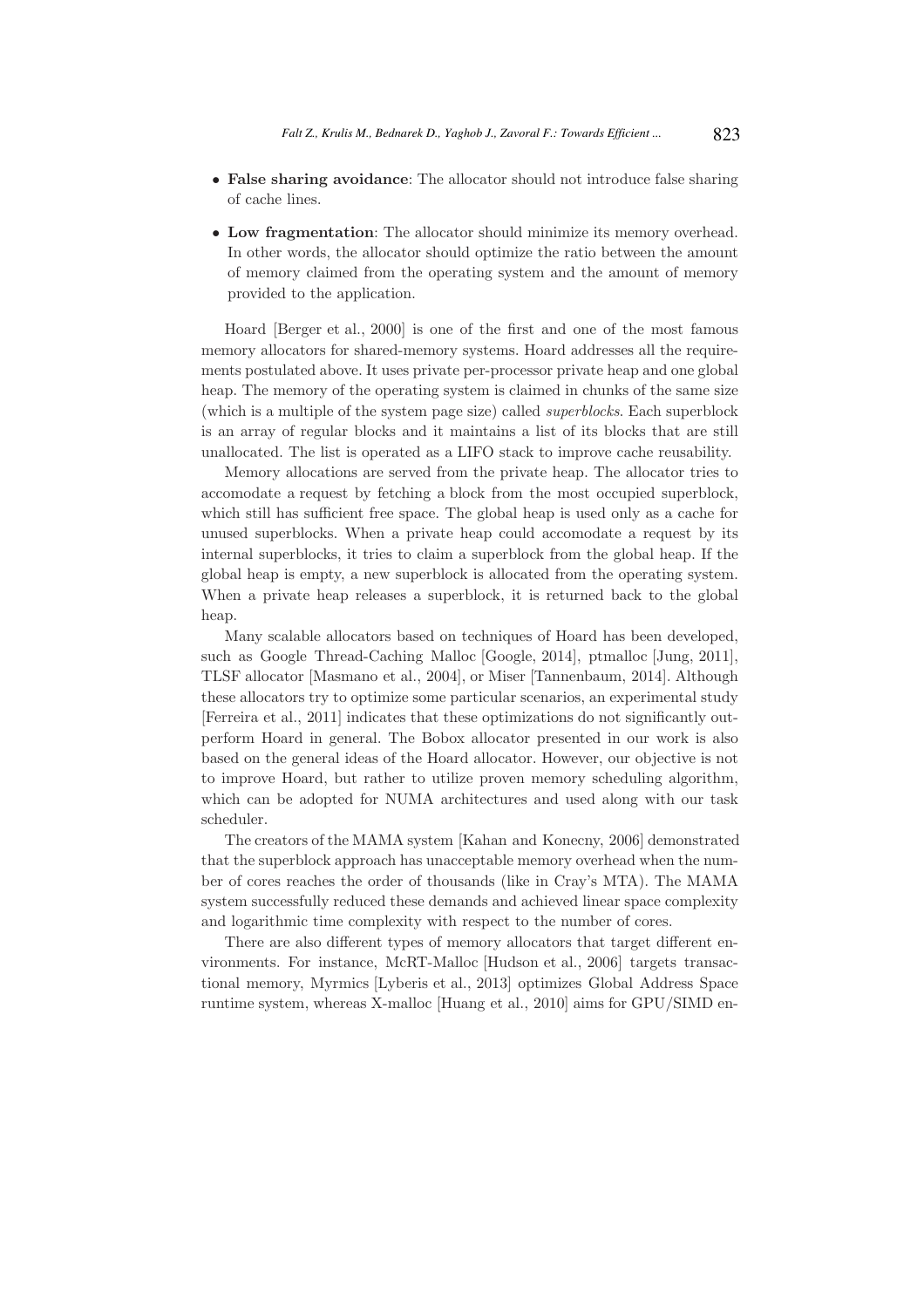vironment. Although these allocators are not applicable in our system, some of their ideas influenced the design of the Bobox scalable allocator.

# 4 Locality Aware Task Scheduler

In general, a task scheduler shall manage a list of ready tasks and assign them to available computational units in a way that promises the best approximation of the scheduling goal - the best utilization of resources, the greatest throughput, or the shortest latency. In real-life systems, the scheduler can never possess accurate prediction of the future behavior of the tasks; instead, it must derive its decisions from the attributes assigned to the tasks by their creators. In other words, the scheduler depends on the ability of the application to specify the relevant properties of the tasks being spawned. Thus, the target class of parallel applications must be defined and studied before the scheduler is designed.

In our work, we focused on systems which simultaneously process different requests, each request being composed of variable number of tasks. Different requests are assumed to share little or no data. Running the requests simultaneously may improve the utilization of computing resources, because the requests are independent. On the other hand, concurrent execution will degrade caching efficiency as the requests compete for the limited cache space. Consequently, finding a tradeoff between simultaneous and sequential execution of requests becomes an important part of the scheduling strategy.

Furthermore, we assume that the main scheduling objective is the maximization of the overall throughput (i.e., achieving the highest number of requests finished per unit of time possible) while maintaining fairness (i.e., prioritizing the work of the requests according to the order in which they arrived). We also assume that our system is the sole user of a multiprocessor machine; thus, the number of available computational resources is stable.

Besides organizing tasks into requests, we also assume that the application is able to categorize the tasks being spawned into the following two types:

- Immediate tasks will be executed as soon as possible and preferably close to the task that spawned them. Therefore, they may utilize some data which are still hot in the cache (e.g., results of the spawning task). Immediate tasks can be used to express cooperative work or work continuation patterns.
- Deferred tasks will be executed as soon as there are free computing resources available. Therefore, data shared between the spawning and the spawned tasks are not likely to survive in the cache. Deferred tasks usually express detached portions of work, so they can be more easily stolen by an available (yet possibly distant) CPU core (even on a different NUMA node).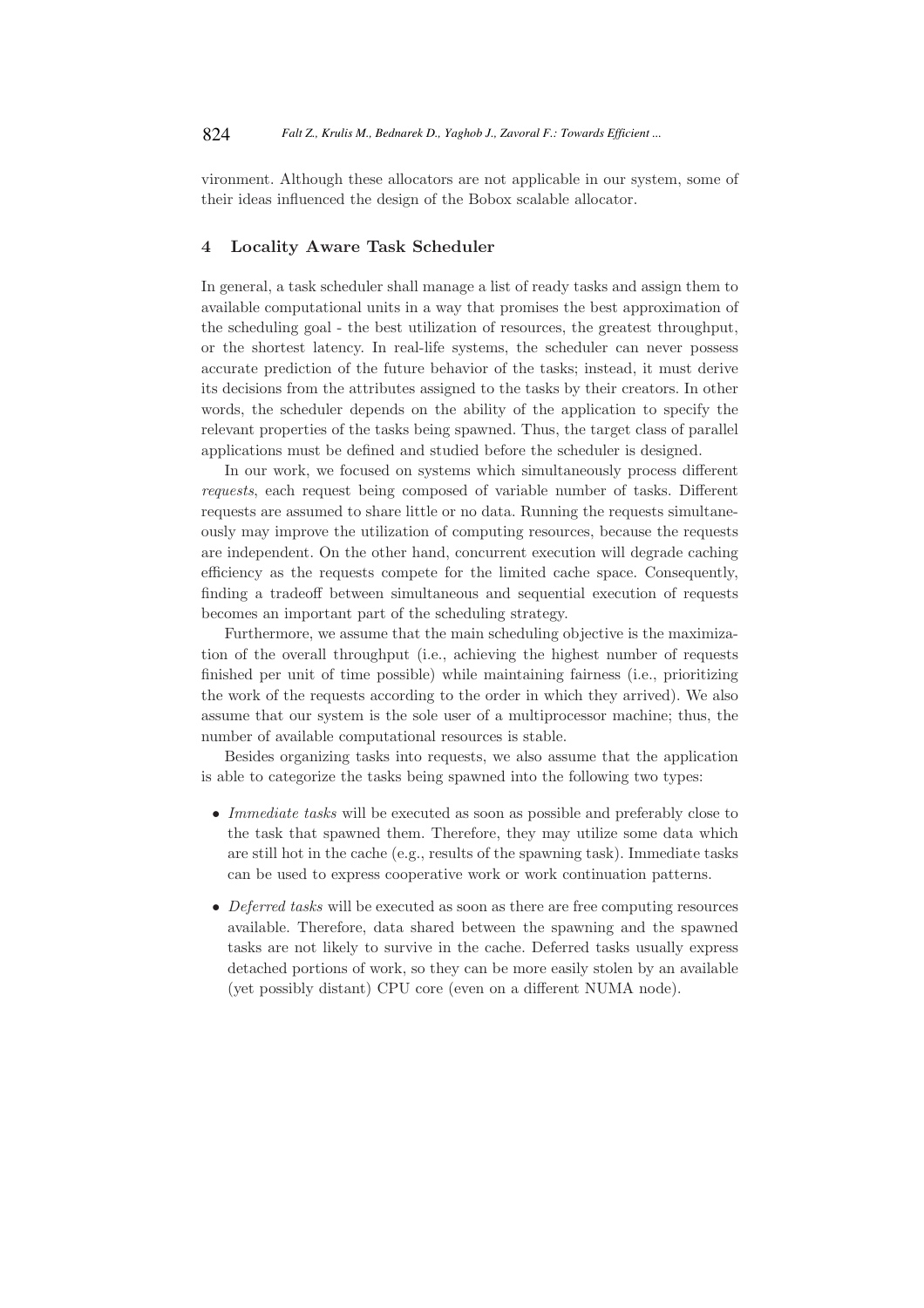The choice between immediate and deferred type shall be based on the amount of data shared between the spawning and the spawned tasks compared to the total size of data accessed by the spawned task:

- If majority of the data accessed by the new task is shared with the old task, the execution of the new task will be strongly affected by the presence of the shared data in cache and, consequently, the new task shall be designated as immediate.
- If the shared data form only a small part of the working set of the new task, the new tasks will not significantly benefit from their presence in cache; thus, postponing the new task by designating it as deferred will not significantly hurt the performance.
- Tasks that represent initial part of a larger portion of compact work (i.e., tasks that are expected to spawn many other tasks) should be spawned as deferred, so they are more likely to be adopted by a more distant core.
- Initial tasks of new requests are spawned as deferred.

This scheduler architecture was initially designed for the use in parallel database systems where each request (query) is implemented by a network of operators (called execution plan) [Bedn´arek et al., 2013]. In these systems, quantization of the data into blocks together with the network structure defines the decomposition of requests into tasks. Hence, the distinction between immediate and deferred tasks is a natural consequence of the task dependencies in the system. Besides database systems, our concept may be applied in many task-based environments like TBB [Jung, 2012] with their continuation and child tasks.

Our locality aware task scheduler (LAS) works within the environment defined above and it aims to improve the overall throughput by the following design principles:

- Tasks that are likely to share data should be executed close by (both in the terms of time and cache/NUMA distance).
- Tasks created on the same CPU core or on the same NUMA node will benefit from caches more likely than tasks created on distant nodes.
- Tasks of different request will not benefit from caches.

# 4.1 Thread Pool

The cost of creating or destroying a threads is usually quite high in most operating systems. Parallel frameworks employ thread pool design pattern to avoid this cost. A pool of threads is created when the framework is initialized and the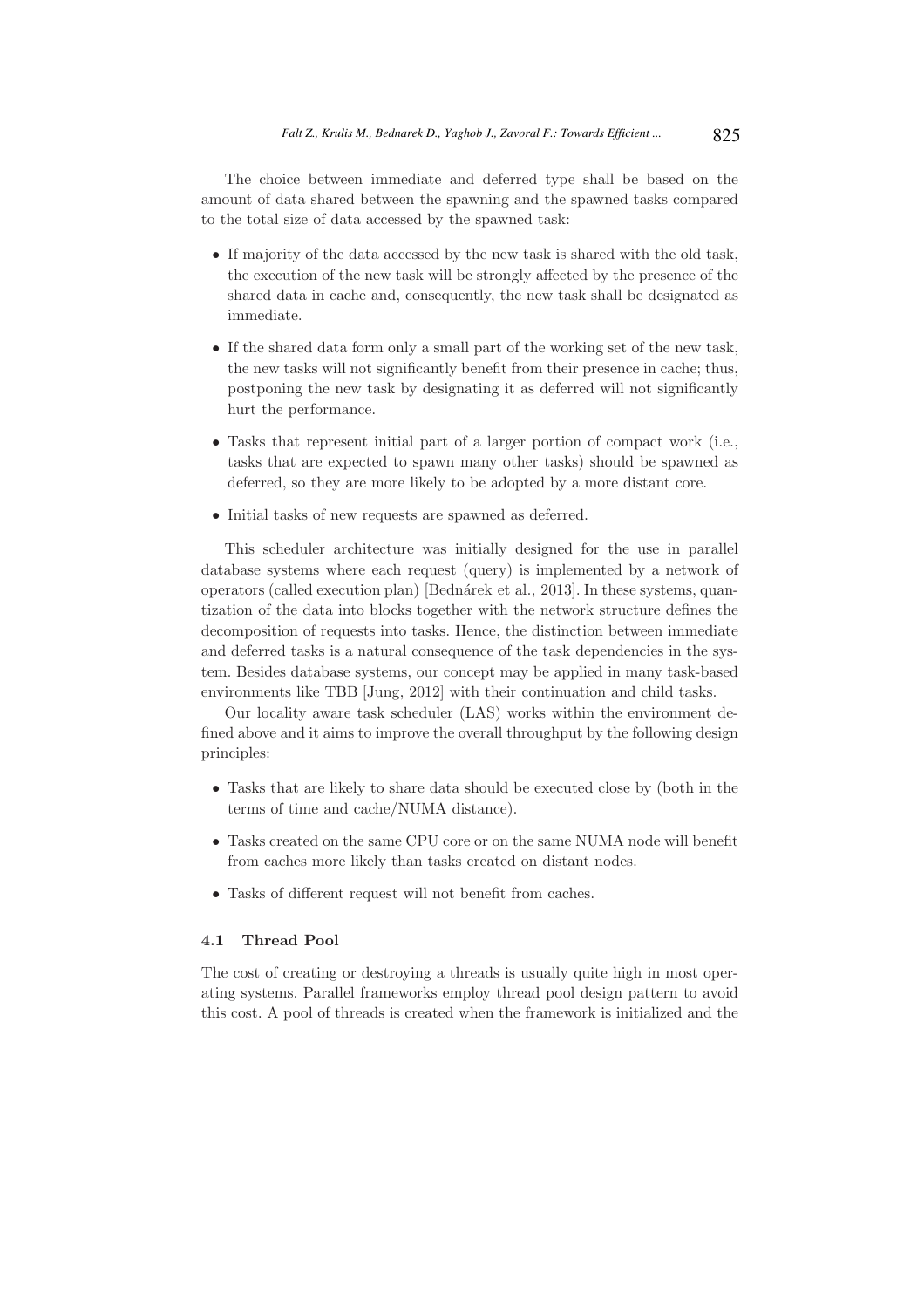threads are kept suspended on a synchronization primitive such as semaphore or mutex until they are needed.

The initialization process of our task scheduler scans the host system and detects the connection topology and properties of the CPUs. CPU cores which share at least one level of cache are bundled together in logical core groups and a separate thread pool is created for each group. Let us emphasize that a core group is always contained within one NUMA node and since the cores of one chip usually share the L3 cache, exactly one thread pool per NUMA node is created in most situations<sup>1</sup>. The thread pool holds one thread for each CPU core in the corresponding group and the threads have their affinity set to this core group. Hence, a thread from a pool will always be executed on one of the cores from its group, but the exact core from the group is selected by the operating system. The thread can easily determine its associated CPU core using appropriate operating system functions.

Each core in every group manages its own queue of immediate tasks. When an immediate task is spawned, it is inserted to the immediate queue of the core, where the spawning thread runs. Each core group manages one shared queue of deferred tasks. Analogically, when a deferred task is spawned, it is inserted to the deferred queue of the core group, where the spawning thread belongs to. The deferred queue is in fact a more complex data structure than a simple FIFO stack, since it maintains the task of each request separately. It is implemented as a priority queue of double-ended queues, where the priority queue is organized by request IDs and the inner queues hold tasks of individual requests. Since request IDs are assigned sequentially, the structure provides quick access and extraction of the youngest and the oldest tasks from the oldest and second oldest request.

# 4.2 Task Scheduling Strategy

The main paradigm employed in the LAS scheduling strategy is to emphasize data locality awareness. When a thread becomes available (completes a task), it invokes the scheduling algorithm which finds a new task for the thread. The scheduler attempts to find a task which is related (i.e., a task that shares a significant portion of data) to the previous work processed on the same CPU core where the thread resides. This approach maximizes the possibility of cache reuse and NUMA node locality.

Unfortunately, the required relation between tasks is not usually specified by the programmer, nor it can be easily inferred from the source code. There are only two important facts regarding a spawned task that we can utilize for scheduling: On which core the task was spawned and whether it was spawned

<sup>1</sup> However, there are some situations when CPU cores are organized in a way that some of them do not share any cache. In such rare cases, there are multiple thread pools per NUMA node created.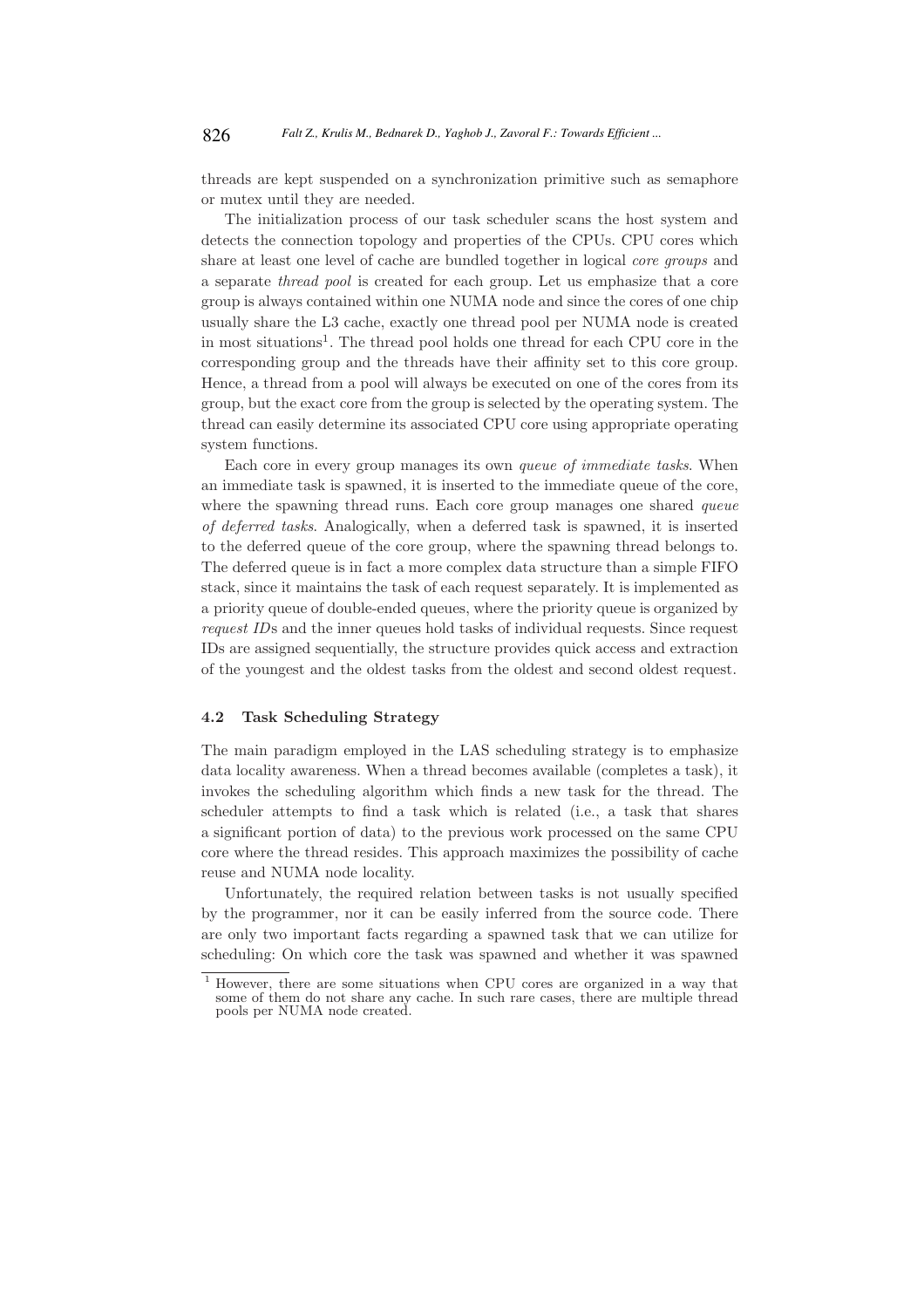as immediate task or deferred task. These facts determine the task queue where a newly spawned task is inserted (as described in Section 4.1), so the scheduling algorithm is based on determining an appropriate task queue.

In order to better formalize the data locality in the perspective of task scheduling, we define a *cache distance* and a *NUMA distance* of each two cores in the system. The cache distance is equal to the lowest level of cache the two cores share. For instance, if the cores share L2 and L3 cache, their cache distance is 2. Additionally, if the cores do not share any cache, their cache distance is infinity. The NUMA distance is equal to the shortest path between the NUMA nodes, where the cores are situated. Cores from the same node have NUMA distance 0, cores from neighboring nodes have distance 1, and so on.

The task scheduling strategy is formalized as a set of conditional rules. The scheduling algorithm tries to verify the conditions of each rule in the prescribed order and use the first applicable rule. When such a rule is found, it is applied and it yields a task that is immediately executed by the available thread.

- 1. The immediate queue of the current core is tested. If it is not empty, the youngest task from the queue is taken. The definition of immediate tasks suggests that there are some data shared between the tasks in the queue and the tasks that spawned them. The youngest task was spawned last (possibly by the previous task), thus it has the best chance that the shared data are still hot in the cache.
- 2. The other cores of the same group are scanned in their increasing cache distance<sup>2</sup>. If a nonempty immediate queue is found, its oldest task is taken. This way the scheduler may find a task that still has some relevant data in the cache, but it also does not interrupt the most recent work of any other core since it steals the oldest task in the queue.
- 3. If the deferred queue of the corresponding core group is not empty, the youngest deferred task of the oldest request is taken from this queue. This rule ensures that all threads of one core group work on the same (the oldest) request if possible.
- 4. Other core groups are scanned (in increasing NUMA distance) until a nonempty deferred queue is found. If such queue exists, the oldest deferred task of the second oldest request is taken. If the queue contains tasks of only one request, its oldest task is taken instead. This strategy assumes that a core group is heavily engaged in the processing of the oldest request and it would not be wise to disrupt this work when another request is available. On the other hand, this rule does not prevent different NUMA nodes from

 $\frac{2}{2}$  Cores with the same cache distance may be scanned in any order.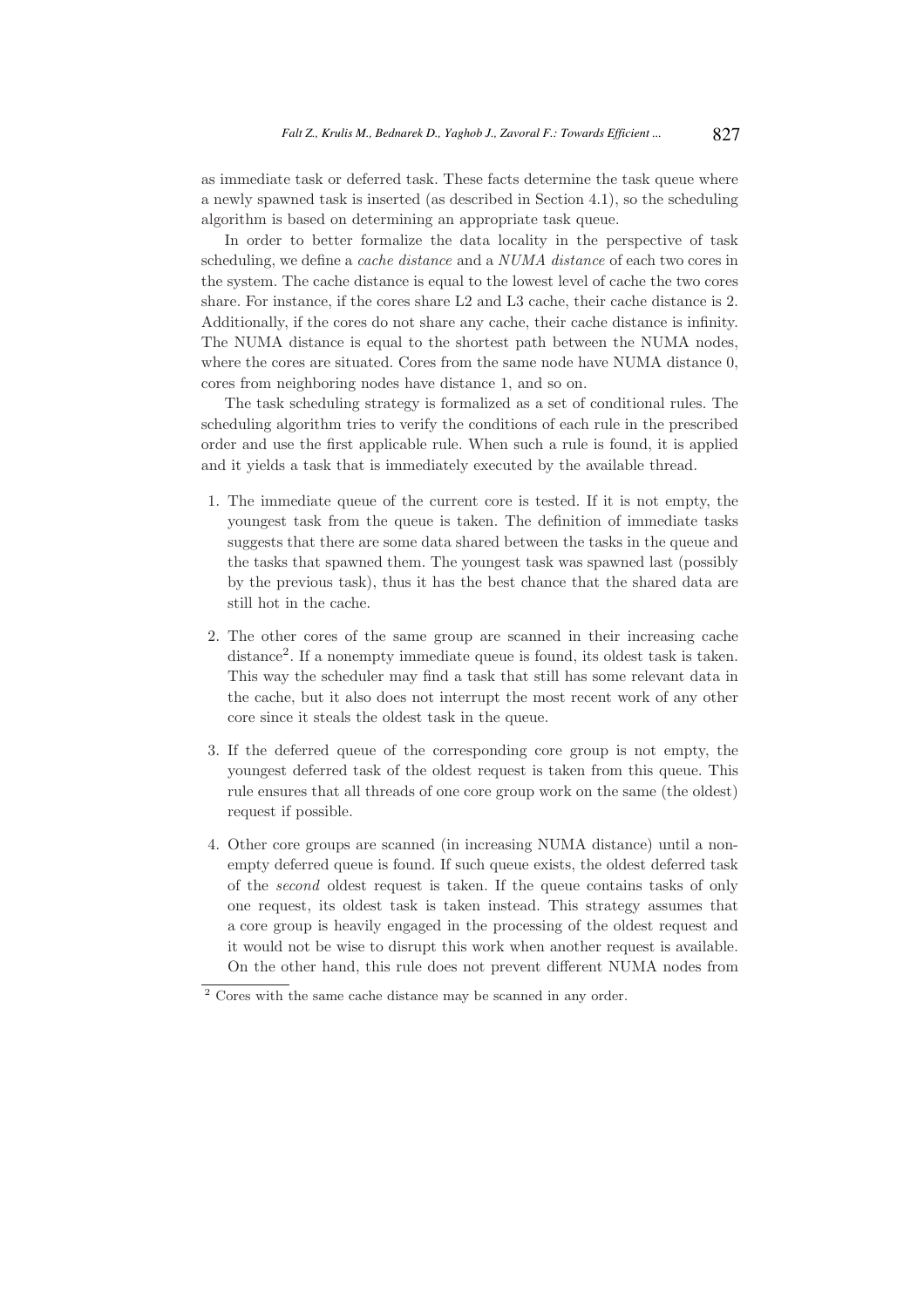cooperating on a single request in case there are not enough requests in the system to occupy all the nodes.

5. Immediate queues of cores from other groups which are located on the same  $NUMA node<sup>3</sup>$  are scanned. If nonempty queue is found, its oldest task is taken. The immediate queues are scanned in implementation defined yet deterministic order and the thread always remembers the last nonempty queue found. When this rule is applied again, the scan is resumed where it previously ended, so the core groups are tested evenly in a round robin manner.

If all steps fail (i.e., there is no available task to execute), the thread is suspended, so it will not consume the system resources. The suspended threads may be resumed when a new task is spawned. The resuming algorithm is described in the following section.



Figure 3: Schema of task queues and their relations to task scheduling

The whole algorithm and the thread group hierarchy is depicted in Figure 3. Let us summarize the main implications of our scheduling strategy. First of all, the strategy attempts to keep related tasks (i.e., tasks of one request) on a single NUMA node if possible. The first three rules does not even consider stealing a task from another NUMA node and the fourth rule attempts to steal a task of a request which is probably not being processed yet by another node. The immediate planning rules also respect the cache sharing hierarchy to maximize the chance that some data in the cache are utilized by multiple tasks.

<sup>3</sup> No such core group may exist when exactly one group is assigned to each NUMA node.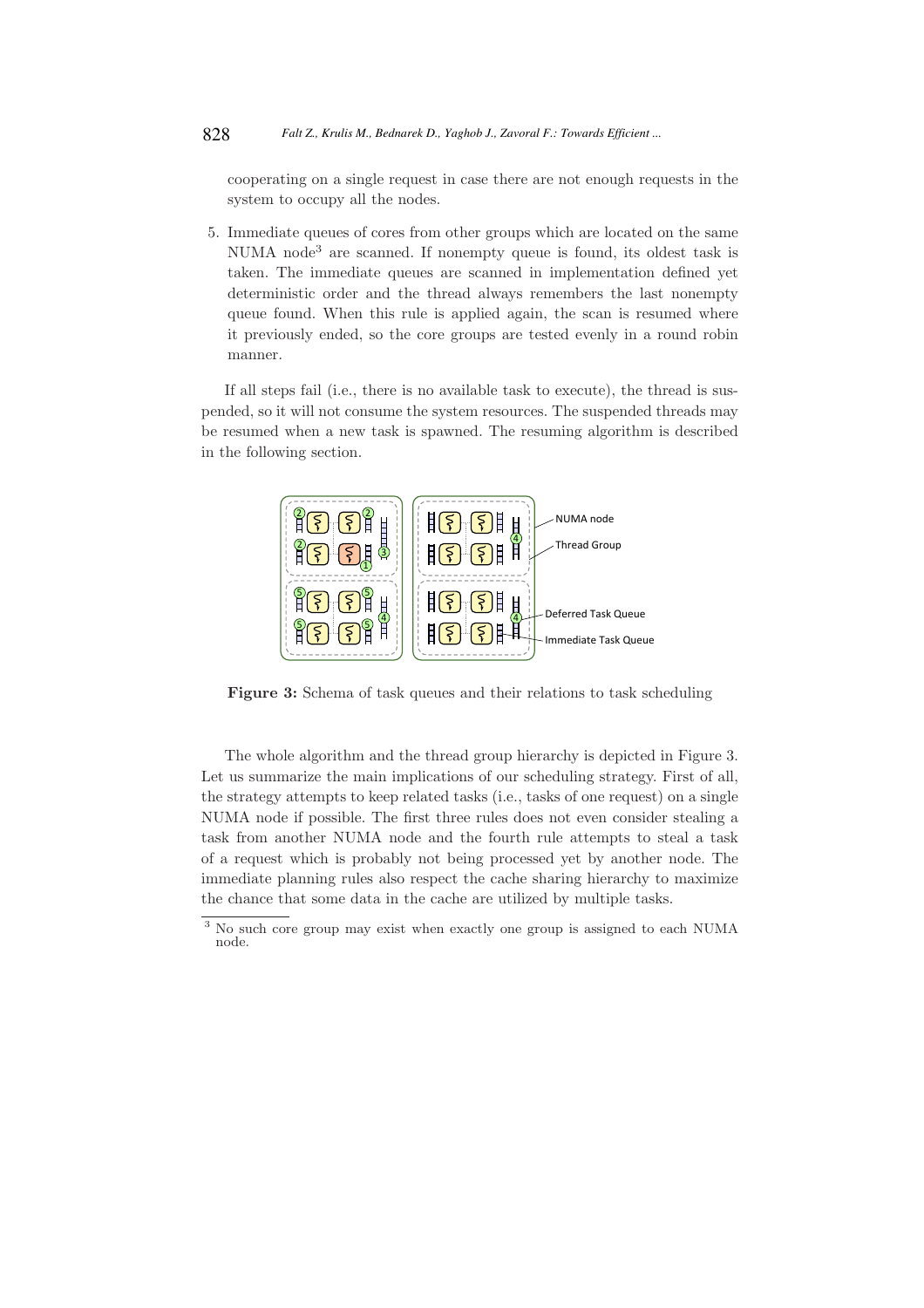#### 4.3 Resuming Suspended Threads

When a thread does not have another task to process, it suspends itself on a synchronization primitive<sup>4</sup>. Each core group has one such synchronization primitive and the suspended threads are added to its waiting queue.

When a new task is spawned, the spawning thread attempts to wake one of the suspended threads. First, it tries to wake a thread in the same thread pool (the same core group). If no suspended thread is found in the group, it scans all other groups and attempts to wake a thread there. The groups are scanned in increasing NUMA distance from the original group and the search finishes once a group with a suspended thread is found or after all groups are scanned.

The thread-resuming process is handled slightly differently in case of immediate tasks and in case of deferred tasks. When an immediate task is spawned, the search for a pool with a suspended thread ends at the boundary of the NUMA node. There is no point in waking threads on other nodes since the scheduling rules prevent the immediate tasks to venture beyond its NUMA node. When a deferred task is spawned, core groups across all NUMA nodes are tested.

## 5 Memory Allocation

Our locality aware scheduler is accompanied by a NUMA-aware allocator. The allocator is inspired by the state of the art scalable memory management systems [Berger et al., 2000] and adopted for parallel data processing on NUMA nodes. In our applications, we have optimized only the allocation of memory blocks between 8 and 512 kilobytes. These sizes are typical for memory buffers that transfer the data between individual tasks (e.g., the envelopes in Bobox system). Smaller blocks were allocated by standard libc allocator. Larger blocks were allocated directly by virtual memory management API of the operating system. Let us emphasize that the allocator can be used also for both smaller and larger memory blocks shall we need it.

The allocator is divided into two major components – the superblock allocator and the local allocator. The superblock allocator operates with large blocks of memory using the virtual memory management API of the operating system. The local allocator provides the standard malloc/free functions (or the new/delete operators respectively) for the application code whilst it utilizes the functions of superblock allocator. The structure of the whole allocator is depicted in Figure 4.

<sup>4</sup> Current implementation uses standard semaphore and atomic operations that handle related metadata.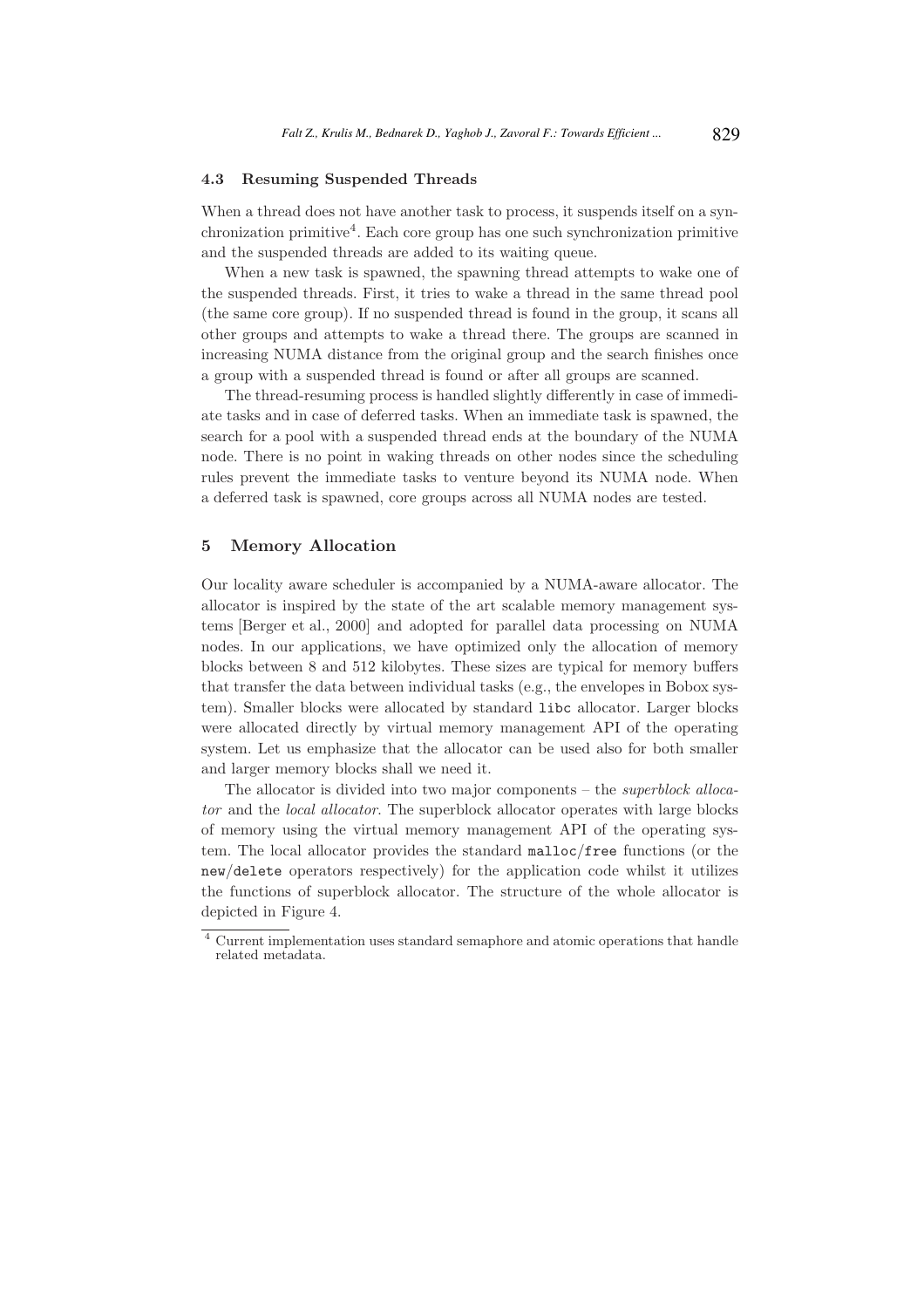

Figure 4: Structure of our NUMA-aware allocator

#### 5.1 Local Memory Allocator

The local memory allocator is replicated, so that every thread has its own memory pool. Since the data structures are always accessed only by the thread that owns them, the local memory allocation does not require any locking mechanism nor thread synchronization.

The local allocator comprises several sub-allocators. Each sub-allocator  $S_i$ operates with memory blocks of fixed size  $|S_i|$ . When a new memory block of size N is requested, appropriate sub-allocator  $S_i$  is selected, so that  $|S_i| \geq N$  and  $|S_i| < |S_j|$  ( $\forall j : |S_j| \geq N$ ). The memory is then allocated by the sub-allocator  $S_i$ , hence it is possible that the allocated block is slightly larger than requested.

In our implementation, we have selected the sizes of allocated memory blocks  $|S_i|$  in a way, that the first sub-allocator  $S_0$  uses blocks of  $|S_0| = 8kB$  and every other sub-allocator  $S_i$   $(i = 1, ...)$  uses blocks  $|S_i| = 1.07 \cdot |S_{i-1}|$  and each size  $S_i$  is rounded up to nearest multiply of cache line size to avoid false sharing problem. This setup utilizes 63 sub-allocators to cover the range between 8 and 512 kilobytes and the allocation overhead of the fix-sized blocks is kept under 7%. We can select different multiplicative constants than 1.07 to either reduce the overhead further or to reduce the number of sub-allocators; however, in our case, there were only a few sub-allocators actively used by the system.

Each sub-allocator manages a list of its own superblocks and a priority queue of superblocks that are not fully occupied (i.e., available for allocation). The priority queue is organized by the number of available blocks within each superblock. When a new block is being allocated by the sub-allocator, the most occupied superblock is selected from the priority queue. The free blocks in every superblock are managed by doubly linked list, whilst their pointers and related metadata are managed within the free blocks themselves.

As mentioned before, the sub-allocators does not employ any thread synchronization for the memory allocation, since every thread allocates from its own memory pool. The memory deallocation is a slightly more complicated matter, since a thread may need to deallocate memory block that belongs to (i.e., was originally allocated by) another thread. In such case, some form of synchroniza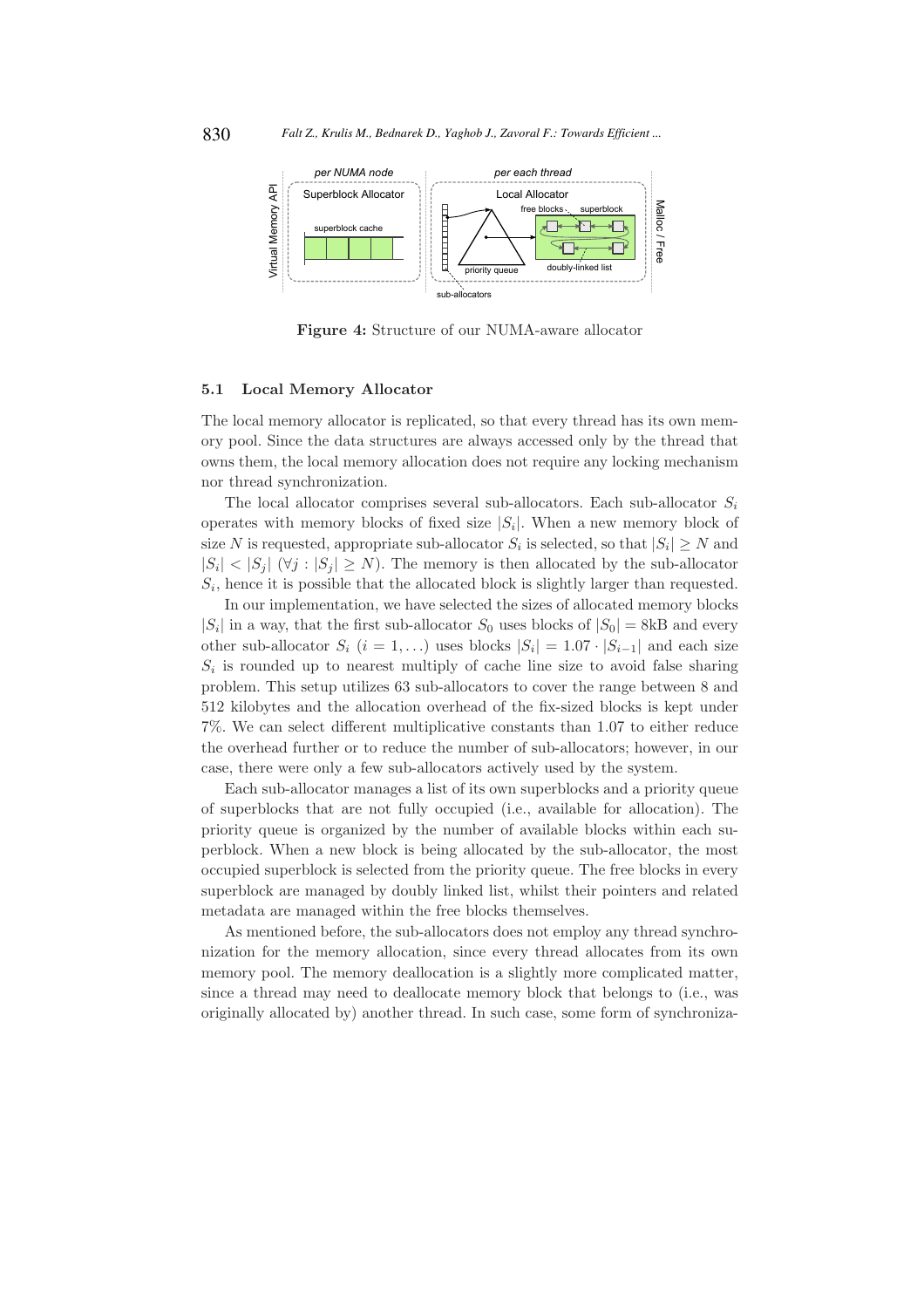tion is inevitable. To minimize the possibility of synchronization collision, we have employed the following deallocation algorithm.

The memory is always deallocated only by the thread that owns it. If a thread needs to deallocate foreign memory, it returns it to the corresponding memory recollection bin of the owning thread. Every thread has a recollection bin for every other thread, hence only the synchronization between the deallocating and the owning thread has to be solved. The recollection bin is a linked list of pointers, which is protected by a simple spin-lock. A thread scans over its recollection bins every once a while (usually when it finishes a task) and disposes all memory blocks that have been inserted there. Since the memory recollection is not performed excessively often and since there is a separate lock for each pair of threads, synchronization collisions on this data structure are very rare.

Finally, the allocator implements simple memory reclaim strategy. The deallocated memory block is inserted to the doubly linked list of free blocks of its corresponding superblock in a LIFO manner. Therefore, when a new block is allocated from that superblock, the last deallocated block is returned first. This way, the allocator increases the chance that the reclaimed memory has still some parts in the CPU caches.

#### 5.2 Superblock Allocator

The superblock allocator is used for allocating larger blocks directly from the virtual memory management of the operating system. The superblock allocator is replicated per NUMA node and when a memory superblock is allocated, it is also touched by the allocating thread. Thanks to the first touch policy [Bailey, 2007, Lameter et al., 2013] for physical memory allocation employed by current operating systems, the allocated virtual memory pages are mapped preferably to physical memory frames that reside at the NUMA node that performed the allocation.

The superblock allocator is shared by all the local allocators of threads that are located on the same NUMA node. Both allocation and deallocation algorithm uses one global lock. However, since the local allocator accommodates most allocation requests internally, collisions on this lock are extremely rare.

Superblock deallocation uses caching and memory reclaim strategy to reduce the overhead of memory zeroing algorithm. When a superblock is released by a local allocator, it is stored in a LIFO stack. Superblock allocation is primarily accommodated from this stack if possible. The LIFO ordering is used to support the memory reclaim strategy employed by the local allocators and to reduce TLB cache misses.

In our implementation, we have used superblocks of 10MB size. A different size may be selected to modify the properties of the allocator. Larger blocks will reduce the overhead of superblock allocation even further, while smaller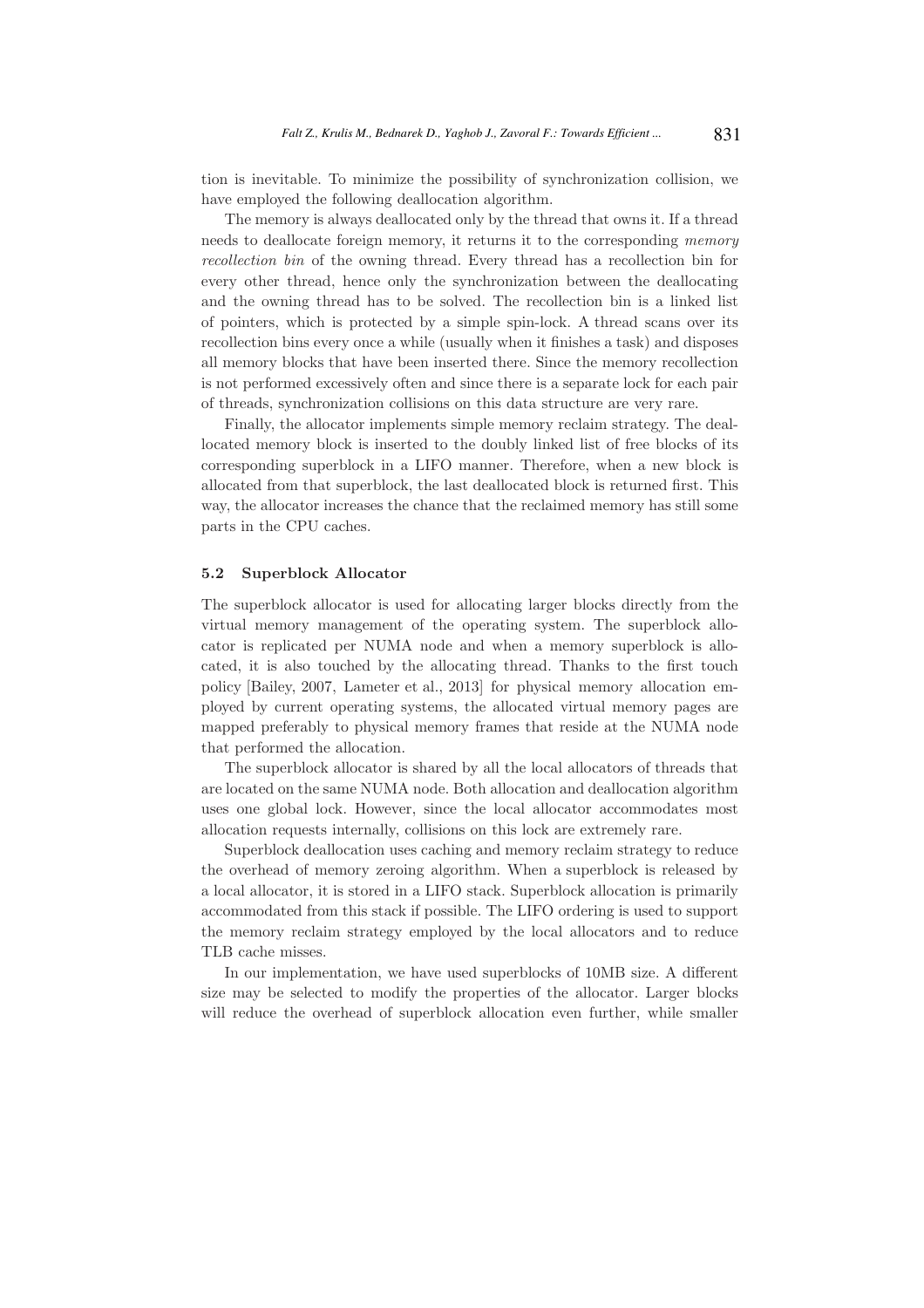blocks will reduce the overall memory footprint since the allocation of the virtual memory will be more fine grained. In any case, the superblock size should be aligned to the memory page size (e.g., 4kB in case of IA32 architecture) and we have empirically observed that the minimal superblock size should be in the order of megabytes.

# 6 Experiments

We have extensively tested our LAS implementation to verify its impact on the processing time of parallel data processing systems. In this work, we present the most important experimental results. They demonstrate the benefits of locality aware scheduling and NUMA aware memory allocation on a real OLAP workload created by processing complex queries in an in-memory SPARQL engine [Falt et al., 2013].

# 6.1 Experimental Methodology

The experiments demonstrate the improvement of query processing time caused by better usage of computing units and improved memory locality when the LAS scheduler is used. All the performed tests were measured by the system real-time clock; all tests were performed at least 5 times and the presented results were computed as an average of the measured times. All measurements of each test deviated no more than 1% from the computed average.

The LAS scheduler was compared with a baseline scheduler which is based on the ideas implemented in Intel Threading Building Blocks library [Jung, 2012] and also in our previous work [Bednárek et al., 2013]. We denote this baseline scheduler as not locality-aware scheduler (NLS) and it works as follows: Each thread keeps its local queue of immediate task and all threads share one queue of deferred tasks. An available thread attempts to find a task to executes in the following order:

- 1. The latest immediate task from the local queue of the thread.
- 2. The oldest deferred task from the shared queue.
- 3. The oldest immediate task from the local queue of another thread.

Our NUMA aware memory allocator was employed for all the scheduling experiments and we also tested it separately. For comparison, we have selected the standard malloc/free allocator implemented in the libc library, since it is widely used and thus it provides a good baseline. The tests that compare the memory allocators use the same experimental setup and the LAS strategy for task scheduling.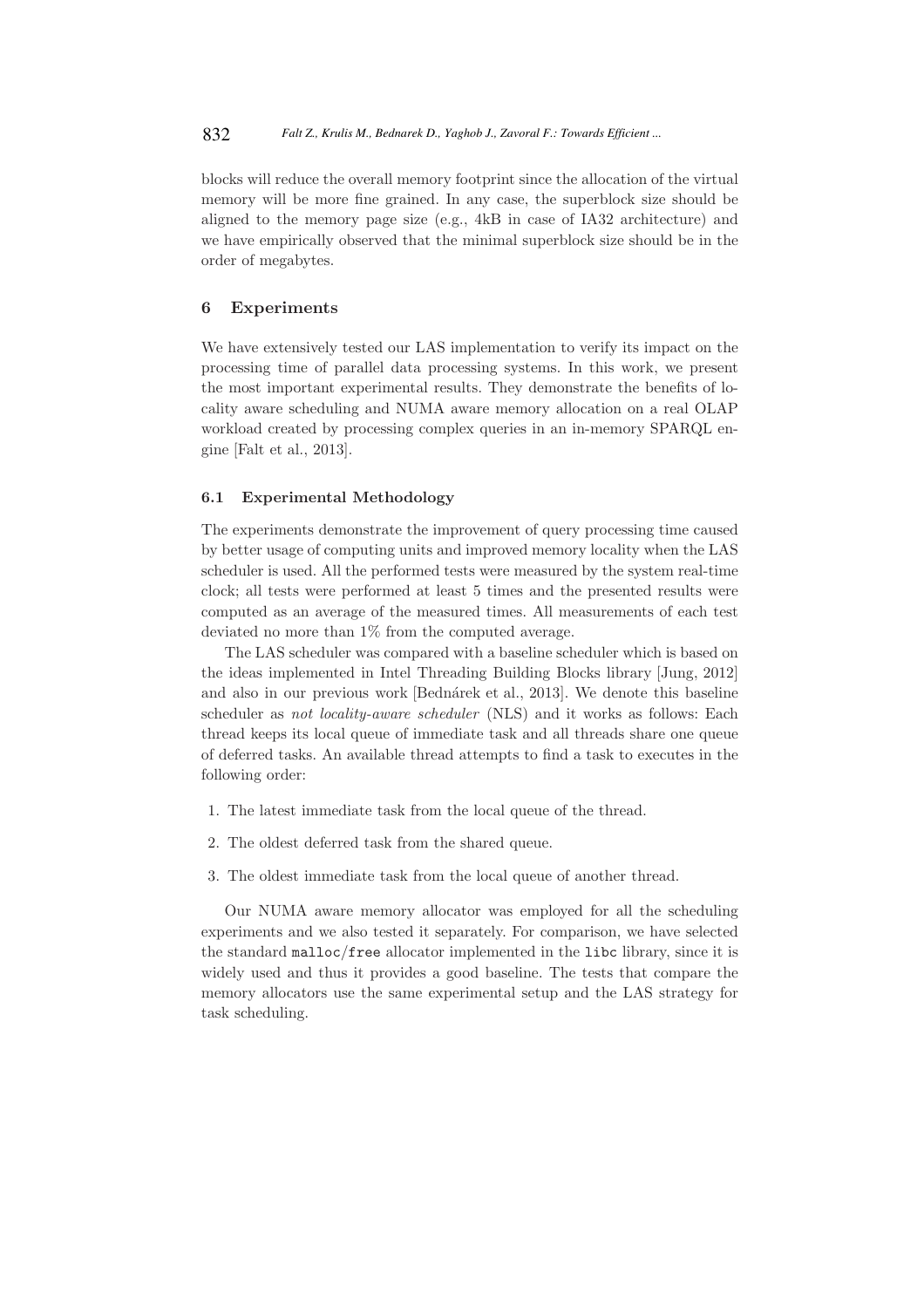#### 6.1.1 Data and Queries

For the testing of our SPARQL engine, we have selected the SP2Bench benchmark [Schmidt et al., 2009], which is a well established benchmark for RDF processing. The benchmark also includes a data generator tool, which we have used to prepare a dataset comprising 5 million RDF triples. The set of 5 million triples has been used for most tests; however, some tests required smaller sets for various practical reasons. These cases are explicitly pointed out in the text.

The SP2Bench benchmark defines a set of testing queries which can generate different and quite complex query execution plans. Our implementation of the SPARQL engine is able to generate parallel execution plans for these queries without any significant serial bottlenecks. In other words, these queries are capable of utilizing all worker threads when they are evaluated. Furthermore, each query produces different type of workload (i.e., different spawning pattern of tasks), so we can show the behavior of the locality aware scheduler under different circumstances.

We have selected the queries Q2, Q4, Q5a, Q6, Q7 Q8, Q9, and Q11 from the benchmark. These queries sufficiently represent different scenarios for the task scheduler. The remaining queries of the benchmark have either similar execution plan to one of the selected queries or they have limited workload, so their evaluation is too quick to be measured by the real-time clock.

All the queries are evaluated in two possible configurations:

- We execute a single instance of the selected query. This experiment demonstrates the situation when there are not enough requests in the system and the cores must cooperate on tasks that are heavily interconnected and share a lot of data.
- The selected query is executed multiple times in parallel (16 times in all our measurements). This experiment demonstrate the situation when multiple independent requests are being processed and the scheduler must choose a good tradeoff between the latency of individual requests and the overall throughput to utilize system resources (especially the CPU caches) optimally.

# 6.1.2 Hardware Setup

We have performed all test on two hardware configurations. These configurations demonstrate the benefits of locality awareness both on a symmetric multiprocessor and in a NUMA environment.

• The first server is equipped with two Intel Xeon E5310 processors clocked at 1.6Ghz. This particular processor model comprises 4 physical cores and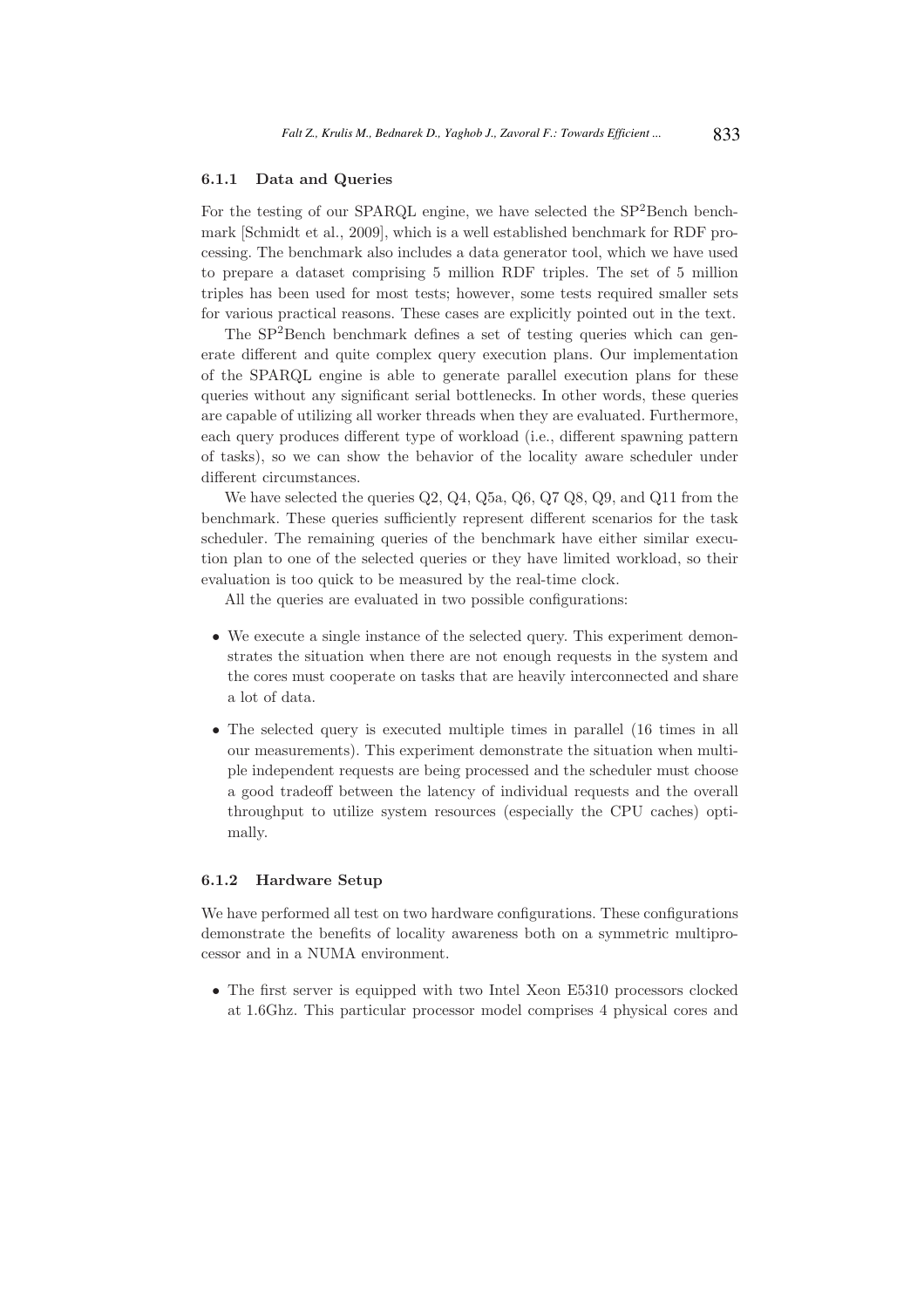two shared 4MB L2 caches. The first two cores share the first L2 cache and the second two cores share the other. Each core has its own L1 cache (32kB + 32kB for data and instructions respectively). Furthermore, the server has 8GB of RAM connected to both processors via the front-side bus (FSB). This configuration represents a nontrivial SMP system and our scheduling strategy creates 4 thread pools for this configuration (one for each pair of cores that share L2 cache).

• The second server is based on cache-coherent 4-node NUMA architecture. It is equipped with four Intel Xeon E7-4820 processors clocked at 2.0Ghz. Each processor comprises 8 physical cores with Hyper-Threading Technology – i.e., each processor has 16 logical cores and the server has 64 logical cores in total. The physical cores have their own L1  $(32kB + 32kB)$  and L2 (256kB) caches. All cores of a processor share an L3 cache (18MB). The server is equipped with 128GB of RAM where each NUMA node holds 32GB. This configuration demonstrates a typical NUMA system and our scheduling strategy creates 4 thread pools (one for each NUMA node).

Both servers were running Red Hat Enterprise Linux version 6 and the Intel C compiler version 14 was used for compiling all of our source code.

# 6.2 Scheduling on SMP System

We have made minor adjustments to the experimental setup in order to accommodate for the hardware properties of our SMP system – especially the lower amount of installed operating memory. The query Q6 was performed on a dataset of 1 million triples in case of single-query test and 250 thousands triples in case of multi-query test. Furthermore, queries Q4 and Q8 were performed on 1 million triples in case of multi-query test. These modifications were necessary to avoid memory swapping mechanism which is undesirable as we are considering solely in-memory parallel data processing.



The results of single-query tests are presented in Figure 5. As expected, the NLS scheduling algorithm performs quite well on SMP system. Queries Q4 and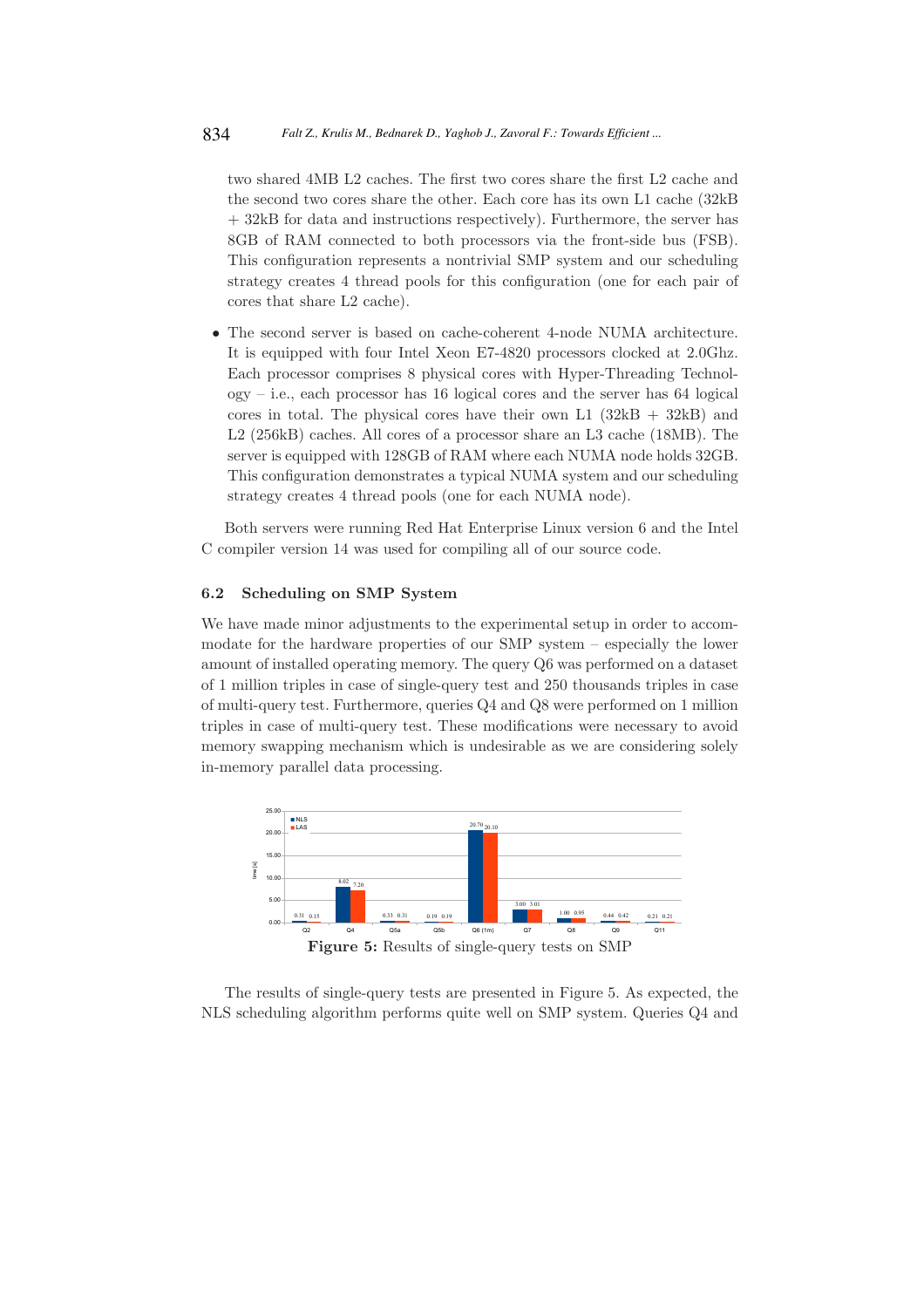Q6 exhibit noticeable improvement from the LAS algorithm and Q2 is almost  $2\times$ faster. This query consist of a single long pipeline; therefore, it is very sensitive to the locality aware planing. Other queries contain similar pipelines as well, but these pipelines are divided into multiple independent parts, since they are interleaved with sorting operators, which disrupt the data flow in a specific way. However, the LAS strategy always performed at least as efficiently as NLS strategy.



The results of multi-query tests are presented in Figure 6. This second experiment emphasize the LAS qualities even further, since it outperforms NLS strategy in almost every case. The main reason is that the LAS better separates individual requests, so the requests do not have to compete for space in CPU caches as much as in NLS case.

#### 6.3 Scheduling on NUMA System

The tests on the NUMA system are designed to determine the influence of the NUMA factor, which could play a significant role on modern systems. The main problem is that accessing memory of another node renders both involved nodes rather busy. Furthermore, the intensive internode communication utilizes heavily the data buses between the processor sockets.

Once again, we have to reduce the size of the dataset for the query Q6 to 1 million triples in order to avoid memory swapping. On the other hand, the NUMA system has much more operating memory than our SMP system, thus we do not need to impose any other restrictions (not even for the multi-query tests). Let us also emphasize that we have used a logarithmic scale on the time axis for the NUMA tests, so we can present the results of time consuming test along with tests that can be evaluated rather fast.

Both sets of experiments performed on the NUMA system are presented in Figure 7 and in Figure 8. The LAS algorithm attempts to keep each request on a single NUMA node as much as possible. In case of single-query tests, the scheduler tries to keep different branches of the execution plans on different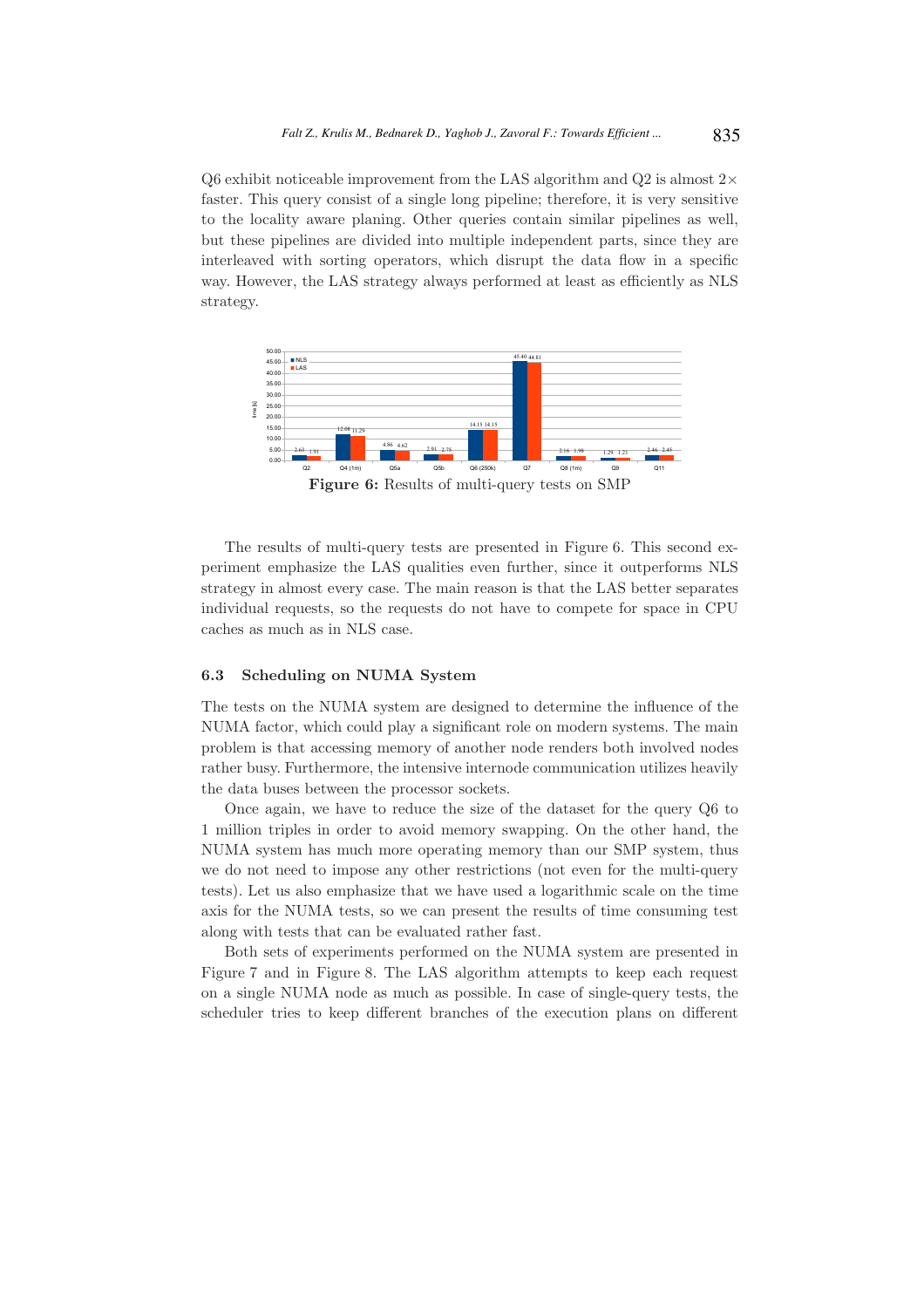

Figure 7: Results of single-query tests on NUMA (logarithmic scale)

NUMA nodes to minimize the data interference between the nodes. The NLS does not distinguish between the NUMA nodes, hence the relationship between a thread and the memory being accessed by that thread is almost arbitrary.



Figure 8: Results of multi-query tests on NUMA (logarithmic scale)

The multi-query tests (Figure 8) emphasize the benefits of NUMA aware scheduling along with NUMA aware memory allocation. Several queries exceeded  $2\times$  speedup over NLS strategy and query Q2 achieved the best observed speedup 3.3×.

All performed experiments proved that the locality awareness could have a significant impact on the performance of the parallel streaming system running on either SMP or NUMA systems. Furthermore, the LAS strategy does not impose any additional overheads, so it can achieve the same results as NLS even in situations that cannot benefit from locality aware scheduling.

# 6.4 Memory Allocation

As mentioned before, we have compared our NUMA aware allocator (which we denote Bobox allocator for these experiments) with standard malloc/free allocator of the C runtime library. In this experiments, we use the same scenario as for the scheduling experiments, but we have performed only the multiquery tests. Multi-query tests consume significantly more memory, thus provide a greater challenge for the allocator. Furthermore, they have better workload de-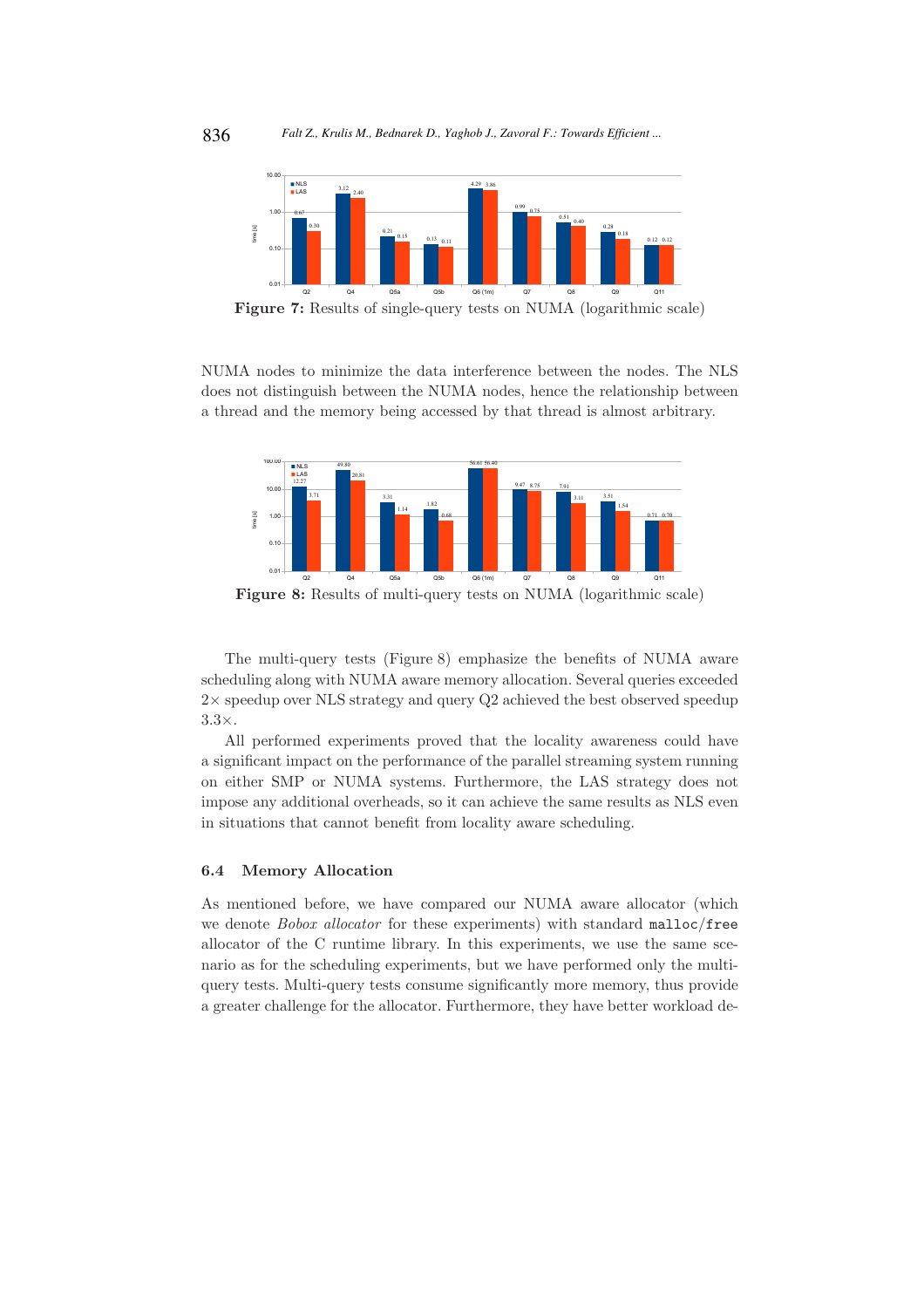composition over the NUMA nodes, thus emphasizes the importance of locality aware allocation.

We have reduced the dataset size for query Q6 in case of the NUMA system and for queries Q4, Q6, and Q8 in case of the SMP system in the same way and for the same reasons as in previous experiments. Let us also emphasize that the time axis uses logarithmic scale.



Figure 9: Results of memory allocator tests on NUMA (logarithmic scale)

The times measured on NUMA system are shown in Figure 9. Query Q4 benefits from the new allocator the most since it exhibits approximately 35% improvement over standard malloc. This query is exceptionally sensitive to the data locality as we have already established earlier (Figure 8). Additionally, query Q4 produces rather large result set (approximately 18 millions tuples); therefore, it makes a good use of the super block reusing strategy.

Another significant improvement was observed for query Q2 (about 15%). This query is sensitive to data locality as well, but it does not consume as much memory. Therefore, the speedup is caused mainly by the NUMA aware allocation (combined with the NUMA aware scheduling).



Figure 10: Results of memory allocator tests on SMP (logarithmic scale).

The results of the SMP system are summarized in Figure 10. No query has demonstrated significant speedup; however, minor improvements can be observed for almost every query. It is our opinion that these improvements are the result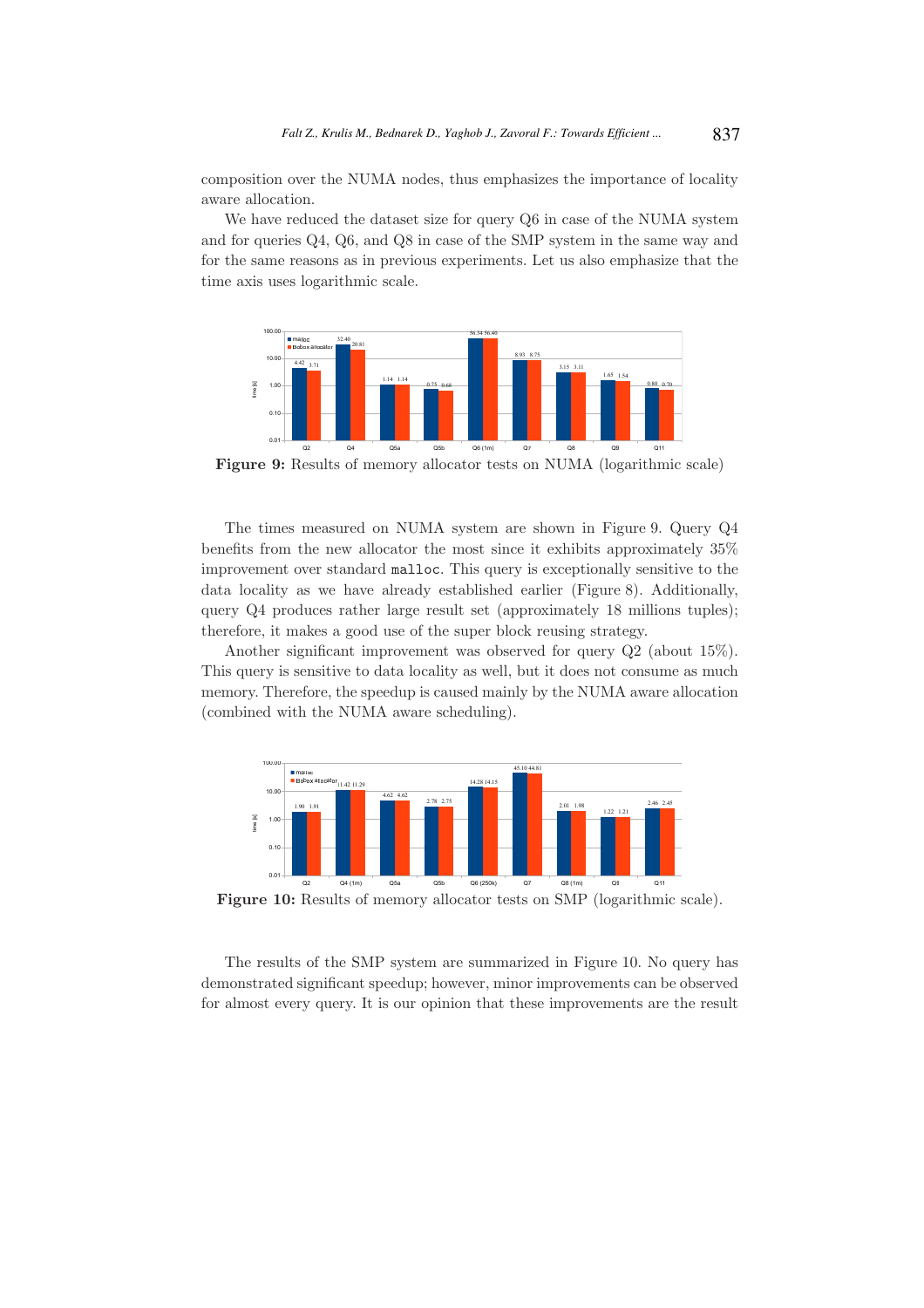of the LIFO memory recycling strategy that reduces the number of cache misses and TLB misses.

The results indicate that the Bobox allocator have indeed improved the processing time of locality sensitive execution plans. Furthermore, the proposed allocator has never exhibited worse performance than the baseline allocator, so it can be used as a replacement in all situations.

#### 6.4.1 Windows Memory Allocator

In addition to the experiments presented in previous sections, we also performed the memory allocator experiments in the Windows operating system, since it uses different runtime libraries, different memory allocation algorithm, and different thread scheduling strategy. For this experiment, we used a desktop computer with Intel Core i7 2600 clocked at 3.4GHz. The processor comprises 4 cores, each with its own L1 cache (32kB+32kB) and L2 cache (256kB). All cores shares single 8MB L3 cache. The processor uses Hyper-Threading technology; therefore, it has 8 logical cores. The system is equipped with 16GB main memory and it runs 64-bit Windows 7 SP1 as an operating system. We used Microsoft Visual Studio 2013 Professional with Update 1 in Release x64 configuration to compile our code.



Figure 11: Results of memory allocator tests on desktop PC with Windows 7 (logarithmic scale)

The results of the Windows experiments are presented in Figure 11. The queries Q6, Q7, and Q11 show little difference between the allocators, since the most of their processing time is actually spent by intensive computations and they retain most of the allocated memory during the whole execution. Other queries benefit significantly from the new allocator. For example, queries Q5a and  $Q9$  exhibit approximately  $2\times$  speedup and query  $Q2$  has speedup over  $2.3\times$ . The reason for these results is twofold. The Bobox allocator reuses the superblocks intensively which reduces system calls and page zeroing time. Furthermore, the current version of Visual Studio 2013 runtime libraries [Microsoft, 2014a] serial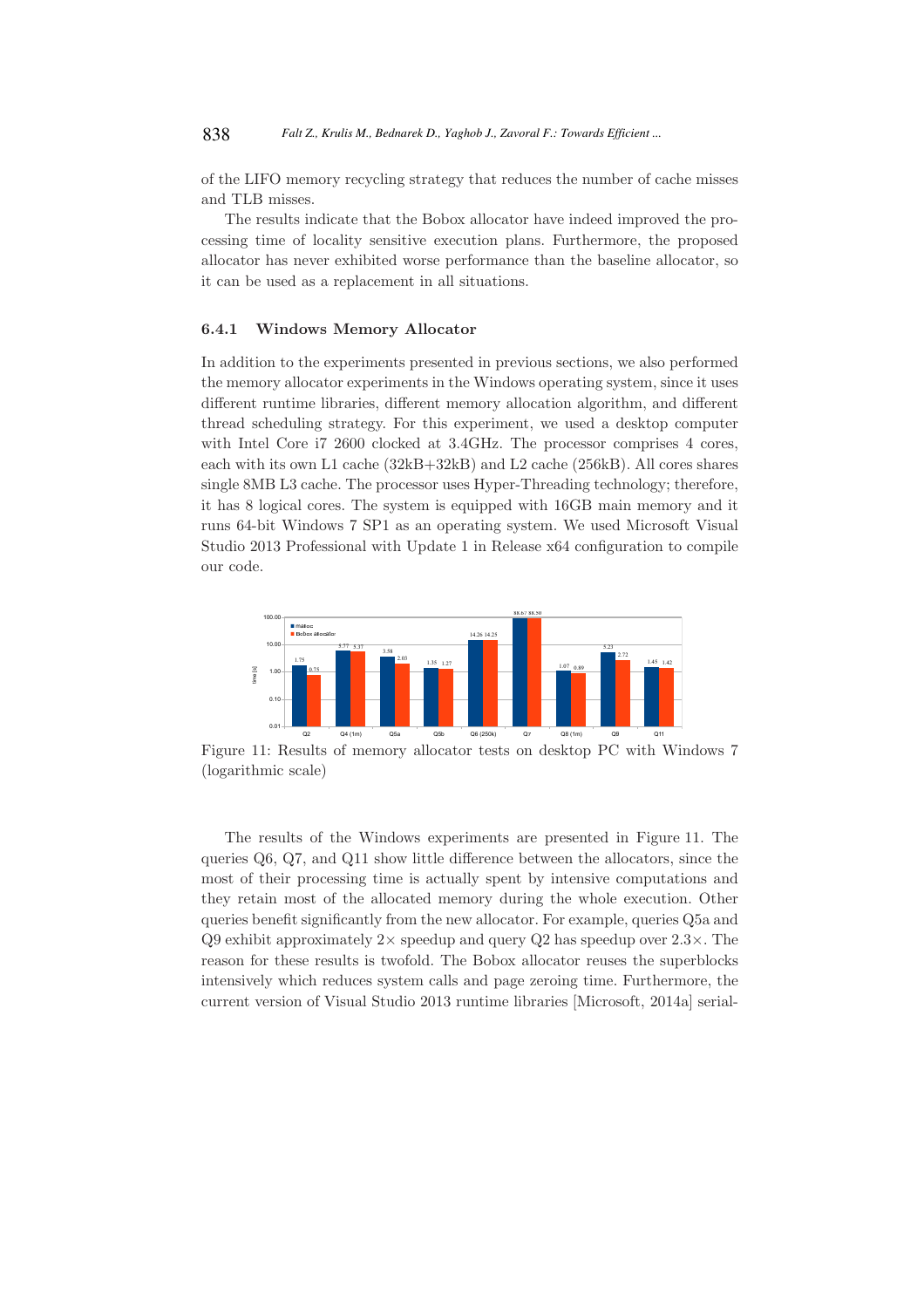izes the access of multiple threads to the memory heap [Microsoft, 2014b], thus creating an application-wide bottleneck.

# 7 Conclusions

In this paper, we presented a novel task scheduling strategy that takes advantages of current CPU architectures and both SMP and NUMA multiprocessor systems. Our scheduler can effectively improve the data locality and thus the cache-hit ratio when employed on parallel data stream processing systems. We have implemented a prototype of the scheduler and integrated it into the Bobox framework, which allows the evaluation of execution plans created manually or translated from various query languages. When applied on a SPARQL benchmark that process RDF data, the system achieved up to 10% speed up on doubleprocessor SMP system and up to 3× speed up on four processor NUMA system for selected queries with respect to previous version of the scheduler.

In the future work, we are planning to extend our scheduler to other domains of task processing. We would like to improve generic frameworks that also use tasks to achieve parallelism, but which process different types of datasets (not only streaming data). On that front, we have already started integrating LAS into Intel Threading Building Blocks library and the preliminary results are very promising. Furthermore, we would like to extend the scheduler (and the whole Bobox framework) to support work offloading to parallel accelerators such as GPUs and Xeon Phi devices, where the term data locality gets yet another dimension since the transfers between the host system and the parallel device are rather costly.

#### Acknowledgment

This work was supported by the Czech Science Foundation (GACR), projects P103-13-08195S and P103-14-14292P, and by Specific Research project SVV-2014-260100.

#### References

- [Babcock et al., 2004] Babcock, B., Babu, S., Datar, M., Motwani, R., and Thomas, D. (2004). Operator scheduling in data stream systems. The International Journal on Very Large Data Bases, 13(4):333–353.
- [Bailey, 2007] Bailey, A. (2007). The Windows NUMA API-What It Is and Why You Care. http://developer.amd.com/resources/documentation-articles/articles -whitepapers/the-windows-numa-api-what-it-is-and-why-you-care/.
- [Bednárek and Dokulil, 2010] Bednárek, D. and Dokulil, J. (2010). TriQuery: Modifying XQuery for RDF and Relational Data. In 2010 Workshops on Database and Expert Systems Applications, pages 342–346. IEEE.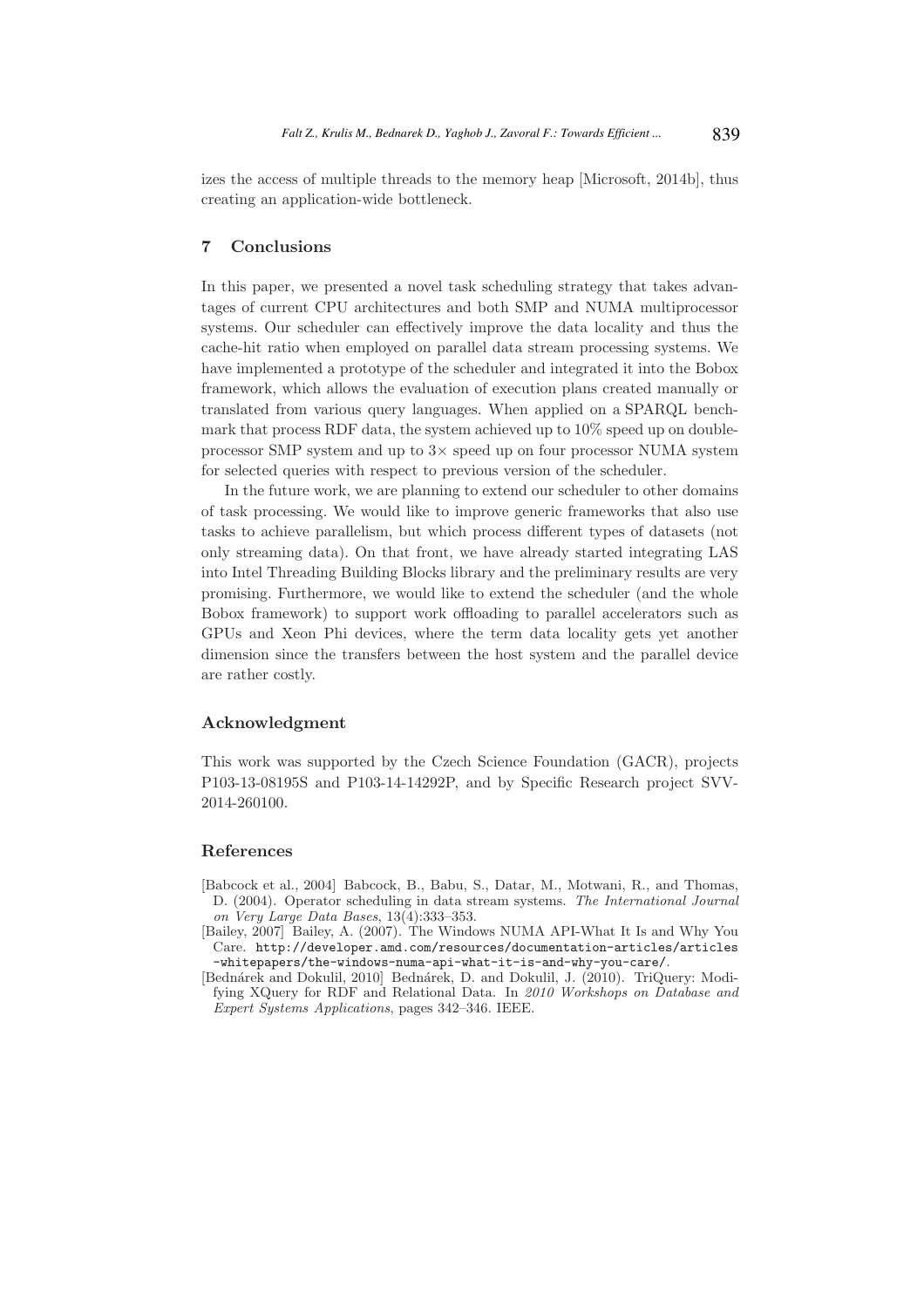- [Bednárek et al., 2009] Bednárek, D., Dokulil, J., Yaghob, J., and Zavoral, F. (2009). The Bobox Project - A Parallel Native Repository for Semi-structured Data and the Semantic Web. ITAT - IX. Informačné technológie - aplikácie a teória, pages 44–59.
- [Bednárek et al., 2009] Bednárek, D., Dokulil, J., Yaghob, J., and Zavoral, F. (2009). Using methods of parallel semi-structured data processing for semantic web. Advances in Semantic Processing, International Conference on, pages 44–49.
- [Bednárek et al., 2013] Bednárek, D., Dokulil, J., Yaghob, J., and Zavoral, F. (2013). Data-flow awareness in parallel data processing. In Intelligent Distributed Computing VI, pages 149–154. Springer.
- [Berger et al., 2000] Berger, E. D., McKinley, K. S., Blumofe, R. D., and Wilson, P. R. (2000). Hoard: A scalable memory allocator for multithreaded applications. ACM Sigplan Notices, 35(11):117–128.
- [Boag et al., 2002] Boag, S., Chamberlin, D., Fernández, M., Florescu, D., Robie, J., Siméon, J., and Stefanescu, M. (2002). XQuery 1.0: An XML query language. W3C working draft, 15.
- [Broquedis et al., 2009] Broquedis, F., Furmento, N., Goglin, B., Namyst, R., and Wacrenier, P.-A. (2009). Dynamic task and data placement over NUMA architectures: an OpenMP runtime perspective. In Evolving OpenMP in an Age of Extreme Parallelism, pages 79–92. Springer.
- [Chandra, 2001] Chandra, R. (2001). Parallel programming in OpenMP. Morgan Kaufmann.
- [Chen et al., 2012] Chen, Q., Guo, M., and Huang, Z. (2012). CATS: Cache Aware Task-stealing Based on Online Profiling in Multi-socket Multi-core Architectures. In Proceedings of the 26th ACM International Conference on Supercomputing, ICS '12, pages 163–172, New York, NY, USA. ACM.
- [Chen et al., 2011] Chen, Q., Huang, Z., Guo, M., and Zhou, J. (2011). Cab: Cache aware bi-tier task-stealing in multi-socket multi-core architecture. In Parallel Processing (ICPP), 2011 International Conference on, pages 722–732. IEEE.
- [Cieslewicz et al., 2009] Cieslewicz, J., Mee, W., and Ross, K. (2009). Cache-conscious buffering for database operators with state. In Proceedings of the Fifth International Workshop on Data Management on New Hardware, pages 43–51. ACM.
- [Duran et al., 2008] Duran, A., Corbalán, J., and Ayguadé, E. (2008). Evaluation of OpenMP task scheduling strategies. In Proceedings of the 4th international conference on OpenMP in a new era of parallelism, pages 100–110. Springer-Verlag.
- [Falt et al., 2013] Falt, Z., Čermak, M., and Zavoral, F. (2013). Highly Scalable Sort-Merge Join Algorithm for RDF Querying. In Proceedings of the 2nd International Conference on Data Management Technologies and Applications.
- [Ferreira et al., 2011] Ferreira, T. B., Matias, R., Macedo, A., and Araujo, L. B. (2011). An Experimental Study on Memory Allocators in Multicore and Multithreaded Applications. In Proceedings of the 12th International Conference on Parallel and Distributed Computing, Applications and Technologies, pages 92–98. IEEE.<br>[Google, 2014] Google (2014). Temalloc: Thread-caching malloc. http://
- Temalloc: Thread-caching malloc. http:// google-perftools.googlecode.com/svn/trunk/doc/tcmalloc.html.
- [Huang et al., 2010] Huang, X., Rodrigues, C. I., Jones, S., Buck, I., and Hwu, W. m. (2010). XMalloc: A Scalable Lock-free Dynamic Memory Allocator for ManycoreMachines. In Proceedings of the 10th IEEE International Conference on Computer and Information Technology, pages 1134–1139. IEEE.
- [Hudson et al., 2006] Hudson, R. L., Saha, B., Adl-Tabatabai, A.-R., and Hertzberg, B. C. (2006). Mcrt-malloc: a scalable transactional memory allocator. In Proceedings of the 5th international symposium on Memory management, pages 74–83. ACM.
- [Jung, 2011] Jung, J. J. (2011). Service Chain-based Business Alliance Formation in Service-oriented Architecture. Expert Systems with Applications, 38(3):2206–2211.
- [Jung, 2012] Jung, J. J. (2012). Evolutionary Approach for Semantic-based Query Sampling in Large-scale Information Sources. Information Sciences, 182(1):30–39.